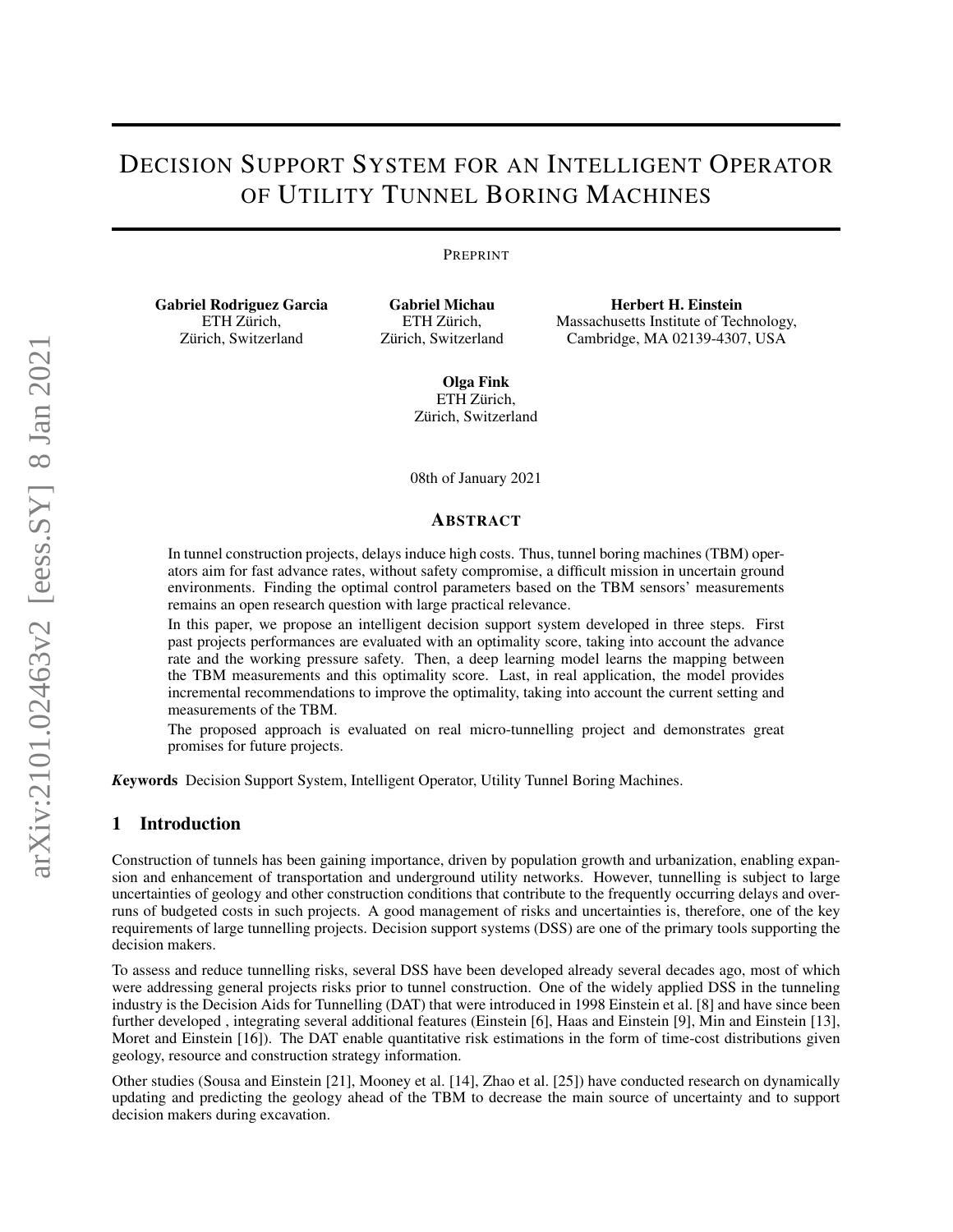Because of time and budget pressure, the goal of tunnel boring machine (TBM) operators is advancing fast and safely through the tunnel trajectory, achieving high advance rates, while maintaining a high availability of the TBM (since machine breakdowns and unavailability would lead to large delays). advance rates depend on the design, configuration and system state of the TBM but also on the current geological conditions. While TBM have recently been increasingly equipped with numerous sensors to monitor the operation, information on the exact geology is still very scarce and its inference from other measured parameters remains an open research question. Therefore, it cannot be directly integrated in the control. Experienced TBM operators are often able to deduce good control parameter values that enable them to adjust to the geological conditions and achieve good advance rates. However, the level of experience varies among the operators and often, sub-optimal control parameters are used. Finding optimal values for the control parameters based on the information from the TBM system, the operating and the geological conditions remains an open research question with a large practical relevance.

A similar challenge as in tunnelling was addressed by Payette et al. [\[18\]](#page-15-7) with the goal of supporting operator actions in real-time well drilling for the oil and gas industry. The drilling advisory system (DAS) helps operators to avoid drilling dysfunctions acting as performance limiters and helps to achieve higher advance rates while extending drill bit lifetime ([\[18\]](#page-15-7)). It analyzes data from active control parameters (based on the investigation of drill-off tests) and visually maps optimal parameter settings for the current geologic formation ([\[19\]](#page-15-8)). However, drill-off tests are, typically, not part of the common practice in tunneling applications. This approach is, therefore, not directly transferable to TBM operation.

Another approach applied for optimizing drilling parameters for oil wells tackles similar challenges as those addressed in the current research study (Chandrasekaran and Govindarajan [\[3\]](#page-14-0), Self et al. [\[20\]](#page-15-9), Jiang et al. [\[10\]](#page-15-10)). In Chandrasekaran and Govindarajan [\[3\]](#page-14-0), artificial neural networks are applied to predict the advance rate. Heuristic search algorithms (Particle Swarm Optimization or Ant Colony Optimization) are then used to find optimal control parameters in real-time. This approach is different from the one proposed here since it does not consider the scarcity of the data available for training and may require a simulator if abundant data are not available.

To the best of our knowledge, there have been no published studies tackling real-time control parameter optimization with a DSS in the field of tunnel construction risk management. The framework proposed here aims at developing an intelligent decision support system that recommends optimal control parameters in real time to the machine operators (Figure [1\)](#page-2-0). The proposed approach only requires the availability of representative TBM operational data. In addition, a measure of credibility is defined to inform the operator to which extent the model suggestions are supported by training samples under similar conditions. This is particularly relevant in the context where operating regimes exhibit a high variability and where some operating regimes may contain only few measured observations. Furthermore, we define a novel and intuitive measure to quantitatively describe optimality of operation for a micro-tunnelling TBM based on advance rate and working pressure.

# 2 Framework

The proposed framework, as illustrated in Figure [1,](#page-2-0) consists of three main steps. First, all data sources, including TBM sensor measurements and geological information are pre-processed and cleansed (Fig. [1](#page-2-0) - 1). Second, we train a Deep Learning Feed-forward Neural Network on the available historical data to predict the "optimality score", the measure of the boring efficiency proposed in this work (Fig. [1](#page-2-0) - 2.1). Third, the trained model (Fig. [1](#page-2-0) - 2.2) can be used during the TBM operation to compute recommendations for control parameters and their credibility in real time (Fig. [1](#page-2-0) - 2.3). A dashboard presents these recommendations to the operator (Fig. [1](#page-2-0) - 3).

# 3 Related Works

## Decision Aids for Tunnelling (DAT)

Given the significant uncertainties and their effect on tunnelling projects, research on general tunnelling risk assessment and management, in particular for developing DAT systems. has been abundant (Einstein et al. [\[7\]](#page-15-11), Mikaeil et al. [\[12\]](#page-15-12), Wang et al. [\[23\]](#page-15-13)). Existing DAT are advanced tools integrating several features. They have already been in use in large tunnel construction projects for decades, including the Gotthard and Lötschberg Basis Tunnels in Switzerland. The DAT are decision support systems that estimate the distribution of possible costs, time and resource requirements, considering a multitude of inputs such as geologic conditions, available resources and construction strategies. They rely on Monte Carlo simulations of a large number of construction cycles, given possible geology profiles. Subsequently, the time to finish the corresponding tunnels with the user-defined strategy and boundary conditions is calculated for each of the excavation cycles ([\[8\]](#page-15-0)).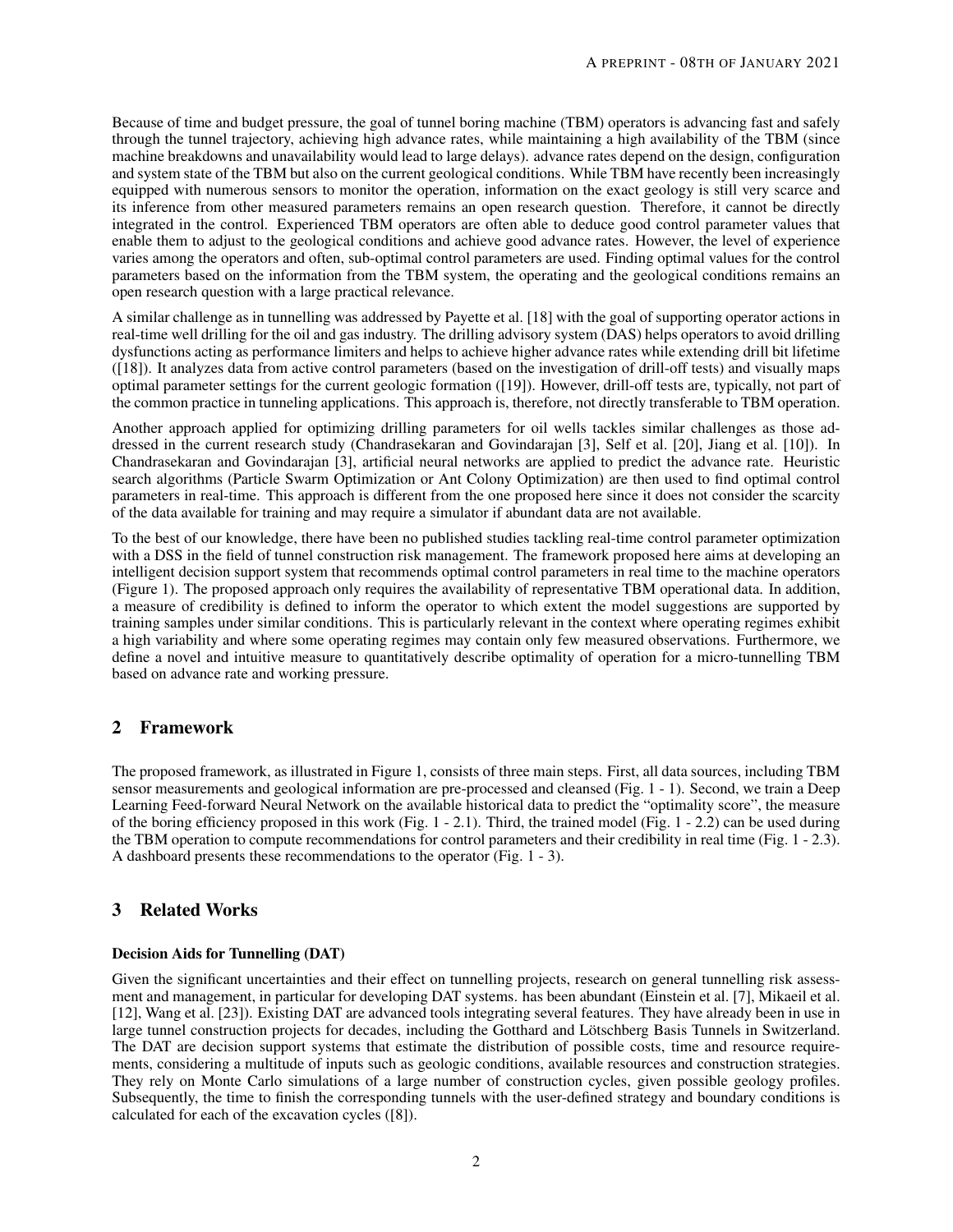

<span id="page-2-0"></span>Figure 1: **Framework** Visual representation of the framework, describing how sensor data is leveraged to support TBM operators while drilling. (1) All data sources, including TBM sensor measurements and geological information are pre-processed and cleansed. (2) We train a Deep Learning Feed-forward Neural Network on the available historical data to predict the "optimality score" (2.1). The trained model (2.2) can be used during the TBM operation to compute recommendations for control parameters and their credibility in real time (2.3). (3) A dashboard presents these recommendations to the operator.

Sousa and Einstein [\[21\]](#page-15-5) developed a related approach to what is proposed in this paper. This approach is based on Bayesian Networks and comprises two models. The first model predicts the ground class (soil, mixed or rock) based on geology sensitive sensor parameters. The second model infers the construction strategy with the lowest risk (open mode or closed mode excavation for Earth Pressure Balance Machines) based on the predicted ground class. The geology prediction model is updated along the trace using information on already excavated tunnel sections to improve the classification accuracy. Compared to the current research study, the DAT and their extensions provide decision support on a higher level, suggesting complete construction strategies. This is in contrast to the problem addressed here, where we aim at providing detailed information on how to adjust control parameters of the TBM in real time. In both cases, the methods require information about geologic ground class profiles.

## Geology Prediction

Geology prediction is an integral part of uncertainty management and has a high influence on real-time decisions. Drilling prior to the start of the project allows one to gather data on the type of geologies that will be met along the trajectory of the tunnel. Depending on the ground condition, it is not always sufficient to gather precise and continuous data on the ground conditions and on the geology changes. A recent study ([\[17\]](#page-15-14)), where several machine learning algorithms for detecting the changes in geology based on the TBM operational data were developed, highlights the difficulty of detecting geology changes from TBM sensor data. This difficulty arises from the fact that the effects of the geology on the TBM performances are intertwined with the control parameter choices of the operators. The discrimination from TBM sensor data between true geology changes and control parameter changes remains an unsolved problem.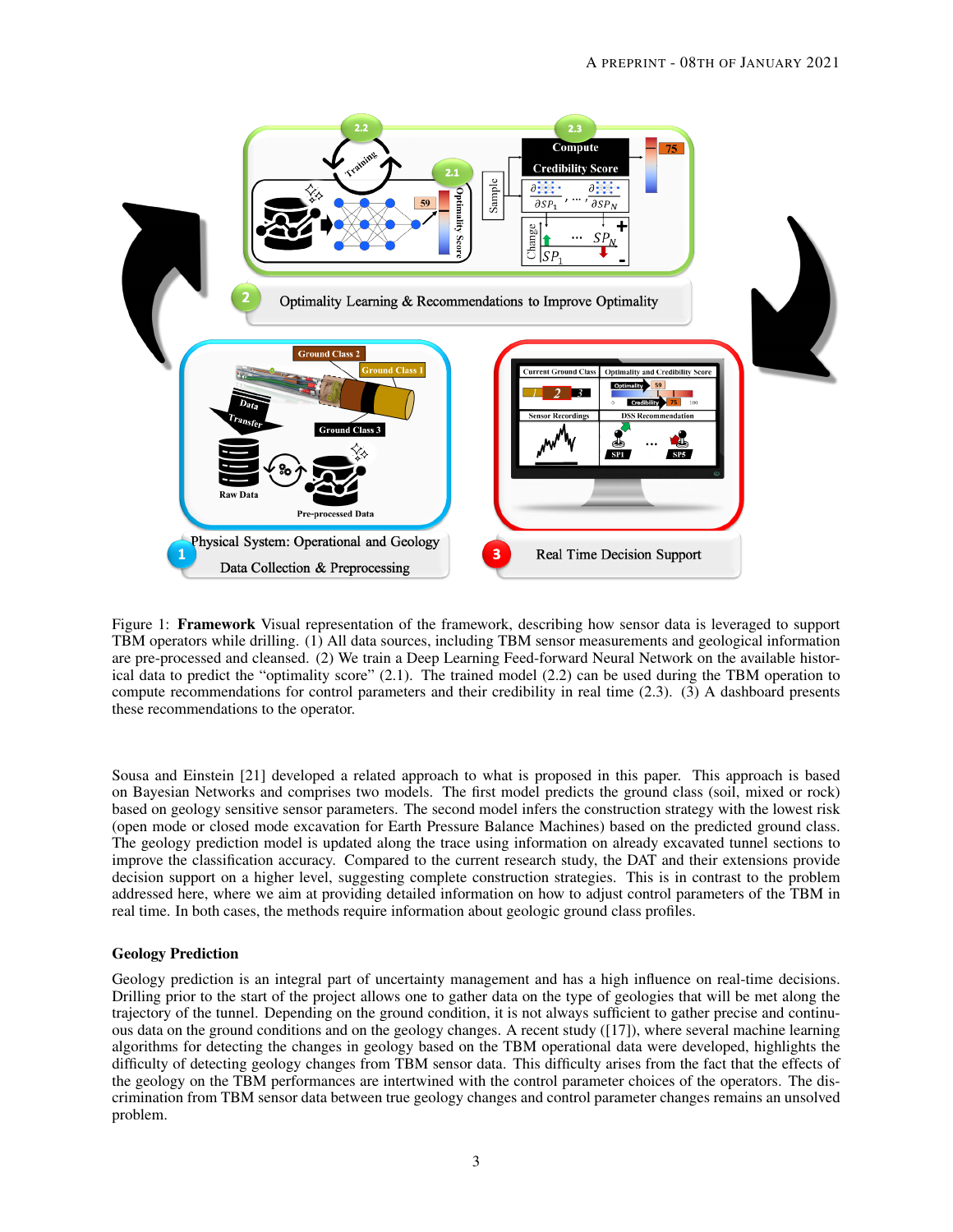Zhao et al. [\[25\]](#page-16-0) presented a complete framework for applying a geology type predictor based on TBM operating data consisting of 72 features using a feedforward neural network. In this case study, 88 samples were taken from one single tunnel at 30 meters depth and only operating data recorded in 0.3 m proximity of each sample was considered. This procedure ensures reliable ground truth labels for the approximately 20 geology types, each specified by 7 physicalmechanical indices including natural severity, internal friction angle, deformation modulus, Poisson's ratio etc. 70% of the data is used for training the model, while 30% is used for testing. In this case, the model tries to predict all of the 7 indices. For performance measurement purposes, the averaged mean squared error across all indices are reported, in the best case reaching as low as 0.212. Nonetheless, the large amount of samples taken as well as their detailed description reduces the applicability for other tunnel construction projects due to high costs.

Given the difficulty of extracting precise online information on the geology, we decided in our project to separate the geologies into three broad classes. For each geology class, we train a different model, robust to minor geological variations. In real applications, we expect the operators to be able to know broadly the geological type in which the TBM is currently operated (e.g., soft, weathered or hard materials).

# DSS for Oil Well Drilling

Decision Support Systems have also been studied in closely related fields such as well drilling Payette et al. [\[18\]](#page-15-7). With the aim of achieving consistently better drives, a real-time DSS was developed to identify and avoid performance limiters such as bottom-hole assembly whirl, bit balling, stick-slip etc. The proposed framework is an iterative process. One of the core modules of the framework is a learning or calibration phase, in which the operator is encouraged to test different control parameters settings. This procedure enables the system to find optimal regions within the control parameter state-space spanned by the rate of penetration (ROP) and the weight on bit. This approach is not transferable to TBM operation since active parameter exploration is not part of the usual tunnel construction workflow. Similar parameter exploration, particularly for new ground conditions, could be potentially also explored in tunnelling. However, due to the high variability of the ground conditions in long tunnel projects, these explorations would need to be performed in each of the ground conditions, which is not feasible in practical applications.

A similar approach was presented by Chandrasekaran and Govindarajan [\[3\]](#page-14-0) where deep learning methods and optimization algorithms were applied to generate optimal control parameter recommendations for oil well drilling. More concretely, a feedforward neural network was trained on historical operational data to learn the mapping between the sensor parameters and the rate of penetration. In a second step, recommendations were generated by selecting the control parameters, given by weight on bit, revolutions per minute and flow rate in the pumps, which lead to highest predicted ROP. This selection procedure is based on a heuristic search algorithm, the particle swarm optimization. It requires, therefore, a large number of samples to learn from, to explore the different parameter combinations. It may, therefore, require a simulator if abundant data are not available.

# <span id="page-3-0"></span>4 Essential Concepts and Practices of TBM Operation

To control the TBM during excavation, various control parameters are available to machine operators, making the space of possible setpoint choices very large. The operator's main objective is to achieve safe and efficient operation with the highest possible advance rates. To do so, operators typically adjust the control parameters based on experience and on the expected geology profile. While experienced operators are often able to find a good set of parameters given a certain geology, less experienced operators may, however, operate in sub-optimal conditions. The knowledge of the ground conditions is in any case a centerpiece information for operators to decide on their control actions. In the case study used in this research, operators were only given information on the geology through 13 boreholes drilled over more than half a kilometer, prior to the start of the tunnelling project. Analysis of the project revealed, however, that ground conditions had a high variability and that the samples were not always representative of the real geology profile. Interviews with field experts uncovered that operators decide at the beginning of the excavation phase on the control settings, based on the geology reports from the exploration phase and on their experience. Once the excavation process has started, operators hold their control settings constant as long as possible until it becomes obvious that a sub-optimal state has been reached and that a new control parameter choice is required. Minor parameter adjustments may become necessary to retain the working pressure below the operational limit of the machine. Apart of these adjustments, the operators do, usually, not attempt to optimize the control settings.

TBMs are commonly equipped with dozens to hundreds of sensors to monitor the state of the system, the environmental and operating conditions while drilling. In this study, real operational sensor data from a TBM were categorized disjointedly into three groups: control parameters (CoP), target parameters (TP) and context parameters (CxP). CoPs relate to the parameters which are directly modified by the operator during excavation to control the TBM. TPs are the parameters to optimise (e.g., fastest advance rate, low working pressure). TPs are used to design the optimality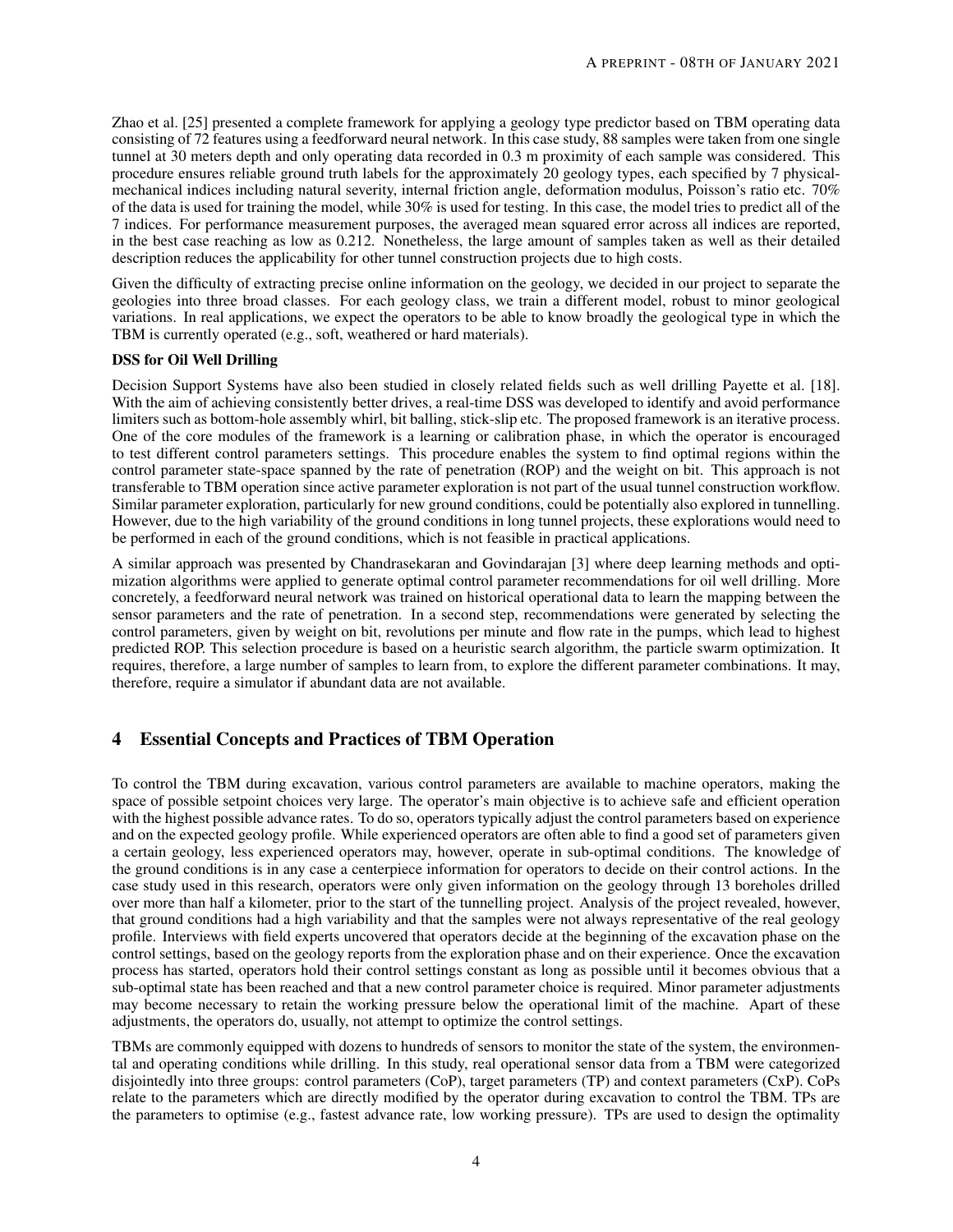function. CxPs represent all remaining sensors capturing essential operating and environmental conditions.

# 5 Methodology

## 5.1 Assumptions

Although the framework, as described in Figure [1,](#page-2-0) was developed based on the case study from a micro-tunnelling machine, the proposed framework can be extended to any mechanized tunnelling system if the assumptions listed below are fulfilled. For the purpose of clarity, the assumptions are sub-divided by their importance into "imperative" assumptions, assumptions that have to be fulfilled and "supplementary" assumptions that are not crucial for the applicability of the framework but contribute to the performance of the framework.

#### Imperative Requirements on Data Availability and Quality

Since the proposed DSS framework is a data-driven framework, the availability of a representative dataset capturing the state of the machine and its interaction with the surrounding ground is required. Commonly monitored parameters include advance rate, thrust, feed pump pressure and cutter head torque. Typically, the system parameters are recorded as time series with defined sampling frequencies. We assume that all sensor time series used to generate recommendations are free from measurement errors. In our case study, field experts selected the most important available parameters and analyzed them in terms of noise and general validity. Furthermore, we assume that the training and testing samples were drawn from approximately the same underlying distribution, that is, from similar machines in similar ground conditions. This is an essential condition for the successful application of data-driven algorithms. One of the possibilities how this condition can be fulfilled is if several tunnels are excavated in close proximity. This was so for the considered case study. A further possibility to fulfil this condition is by selecting similar operating conditions from previous tunnelling projects. Furthermore, the models can also be trained on data collected at the beginning of the project and applied to the subsequent operation (assuming that a sufficiently representative dataset can be collected at the beginning of the project). This assumption would for example be violated if the TBM cutter head shapes or ground conditions between training and testing phases differ substantially.

#### Supplementary Requirements on Data Availability and Quality

The supplementary requirements are less crucial. However, fulfilling them can increase the performance of the proposed framework and could help with the interpretation of the results.

First, since the geology is the most important feature for setting of the control parameters, we assume that the geology profile of the tunnel is available and has a low uncertainty. The geology profile may be provided either by conducting a detailed site investigation prior to tunnelling or by having geologists analyzing samples of excavated materials at the separation unit after drilling. A further option to provide information on geology may be to develop an accurate geology prediction model. However, this model needs to be either developed on previous tunnelling projects with similar geology profiles or on a portion of the data from the current tunnelling project for which the DSS is developed. In our case study, the available geology profiles were rather imprecise. This is why only data collected in homogeneous sections were used for training and testing.

Second, in order to have a reliable validation reference, the operator control actions (adjustments of CoPs) are assumed to have been recorded and are available for the model development. If this assumption is not satisfied, the control actions can still be reconstructed approximately from the recorded data as introduced in Subsection [6.2.](#page-7-0)

Third, as to ensure robust training and validation we assume to have a large amount of samples available that capture control parameter changes by the operator since only these can be used for the validation procedure introduced in this study. Nonetheless this is usually hard to get since TBM operators tend to rarely change control parameters.

## 5.2 Rationale for the proposed framework

The proposed framework relies on similar concepts as imitation learning [\[2\]](#page-14-1). However, it differs from other works in the literature in two ways. First, we introduce a new optimality score to quantify optimal operations. An optimality function is otherwise hard to identify due to the boundary conditions, the operational constraints and the environmental constraints. Second, our framework is designed to mitigate the inherent scarcity of the training data. This scarcity prevents direct application of imitation learning, since the historic operators' actions are only a very small subset of all possible actions and are likely to be sub-optimal. This scarcity of the training data also challenges the quality of the recommendations and this is why we introduce in addition a credibility score. It enables the decision makers to understand the certainty of the applied algorithm under the specific operating conditions.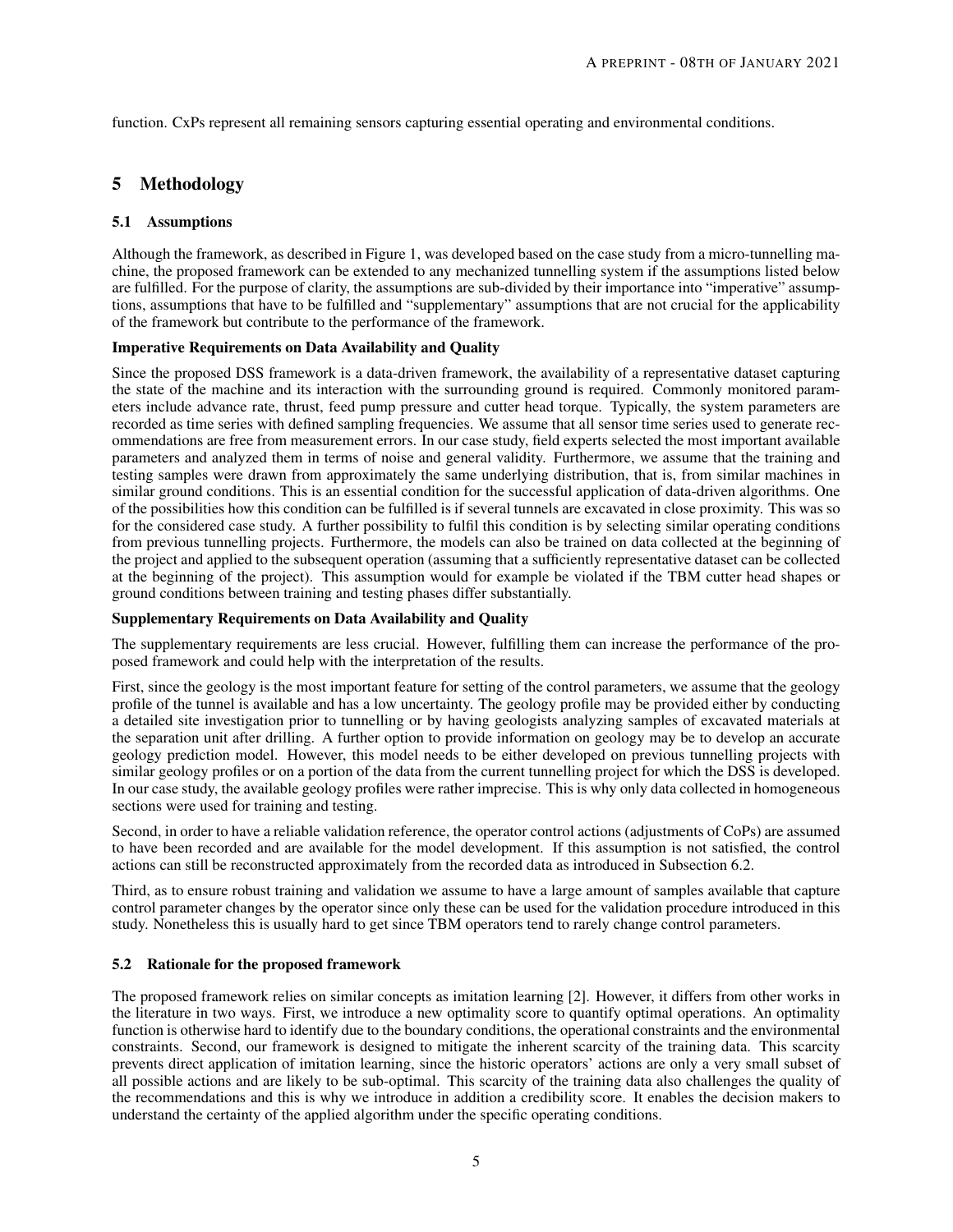From the methodological perspective, the proposed framework has three main steps (steps 2.1-2.3 in Figure [1\)](#page-2-0), comprising the steps of optimality definition (2.1), training the deep neural network to predict the defined optimality score (2.2) and finally, provide recommendations for the adjustments of the control parameters based on the first order derivative with respect to the control parameters (2.3). Finally, a credibility score is provided to support the decision makers on how certain the algorithms' recommendations are.

## <span id="page-5-0"></span>5.3 Optimality Definition (Fig [1](#page-2-0) - 2.1)

As discussed above, the goal of the operators is to advance fast and safely through the tunnel trajectory. The operation is, however, constrained by bounds and safety thresholds of the operating parameters. In our case study, if the working pressure (pressure which drives the torque of the cutterhead) exceeds a given safety threshold, the TBM will be shut down automatically, leading to undesired time delays. Based on interviews with tunneling engineers, it appears that the working pressure often changes abruptly, in particular during geological transitions toward harder ground. The operators aim, thus, at maintaining a sufficient margin between the working pressure and the safety threshold to avoid unexpected shut downs. Therefore, we propose to define the optimality function  $f_{GC}^{opt}$  as a continuous linear function, first, of the advance rate, with a positive coefficient to reward higher advance rates, and second, of the working pressure, with a negative coefficient to penalise higher working pressure. To model the concept of safety margin, we propose to increase the working pressure coefficients once it exceeds a certain margin bound  $(MB)$ . The aim is to penalise more heavily the working pressure, once it exceeds this margin. Since we advocate for training a different model per ground type, we can actually adapt the optimality scoring function to each ground type, enabling realistic expectations of advance rates given the geology. Formally, we propose to define arbitrarily the optimality function for the i-th ground class as

$$
f_{GC_i}^{opt}(t) = \begin{cases} \frac{AR_t}{MAR} - w_1 \cdot \frac{WP_t}{UB}, & \text{if } WP_t \le MB_i\\ \frac{AR_t}{MAR} - w_1 \cdot \frac{MB_i}{UB} - w_2 \cdot \frac{WP_t - MB_i}{UB}, & \text{otherwise.} \end{cases}
$$
(1)

where

- AR<sub>t</sub> is the advance rate [mm/min] at time t
- WP $_t$  is the working pressure [bar] at time t
- UB is the upper bound of the working pressure (safety threshold before automatic shutdown)
- MB<sub>i</sub> is the working pressure margin bound [bar] defined as the observed 90th-percentile for the i-th ground class
- MAR<sub>i</sub> is the observed maximum advance rate within i-th ground class  $(GC)$
- $\bullet$  w<sub>1</sub> is the negative penalizing weight on the working pressure, when the working pressure is below the margin bound  $MB_i$ .
- $\bullet$  w<sub>2</sub> is the negative penalizing weight on the working pressure, when the working pressure is above the margin bound MB<sub>i</sub>. Typically we have  $w_2 \gg w_1$ .

The values of the hyper-parameters, notably the penalizing weights on the working pressure  $w_1$  and  $w_2$ , can either be decided *a priori* based on expert knowledge, or tuned *a posteriori* based on the performance of the model in test conditions.

For the purpose of simplicity, we only consider the advance rate and the working pressure in our definition of the optimality. However, other constraints or parameters could be integrated if deemed relevant by the TBM operator. The proposed methodology can be easily applied to any other optimality definition.

Also, to ease the understanding by the operator, we propose to normalise the optimality score as a value between 0 and 100, where 100 corresponds to highest achieved score observed in historic data.

# 5.4 Training: Learn Mapping from TBM State to Optimality (Fig [1](#page-2-0) - 2.2)

In the second part of the framework, a machine learning model is developed and trained to learn the mapping from the control parameters (CoP) and the context parameters (CxP) to the previously defined optimality function  $f_{\text{GC}_i}^{opt}$ . In this step, having historic data with a sufficiently rich representation of the different parameter combinations is

crucial for training a model able to accurately predict the optimality given varied CoP and CxP and to provide good recommendations. To perform this regression task, we propose to use a deep feed forward neural network, as it has shown excellent performance in complex and varied regression tasks.(Krizhevsky et al. [\[11\]](#page-15-15), Szegedy et al. [\[22\]](#page-15-16)). To select the hyperparameters of the neural network, we follow here standard validation practices such as k-fold cross validation combined with a grid search. The process is detailed in Section [6.5.](#page-8-0)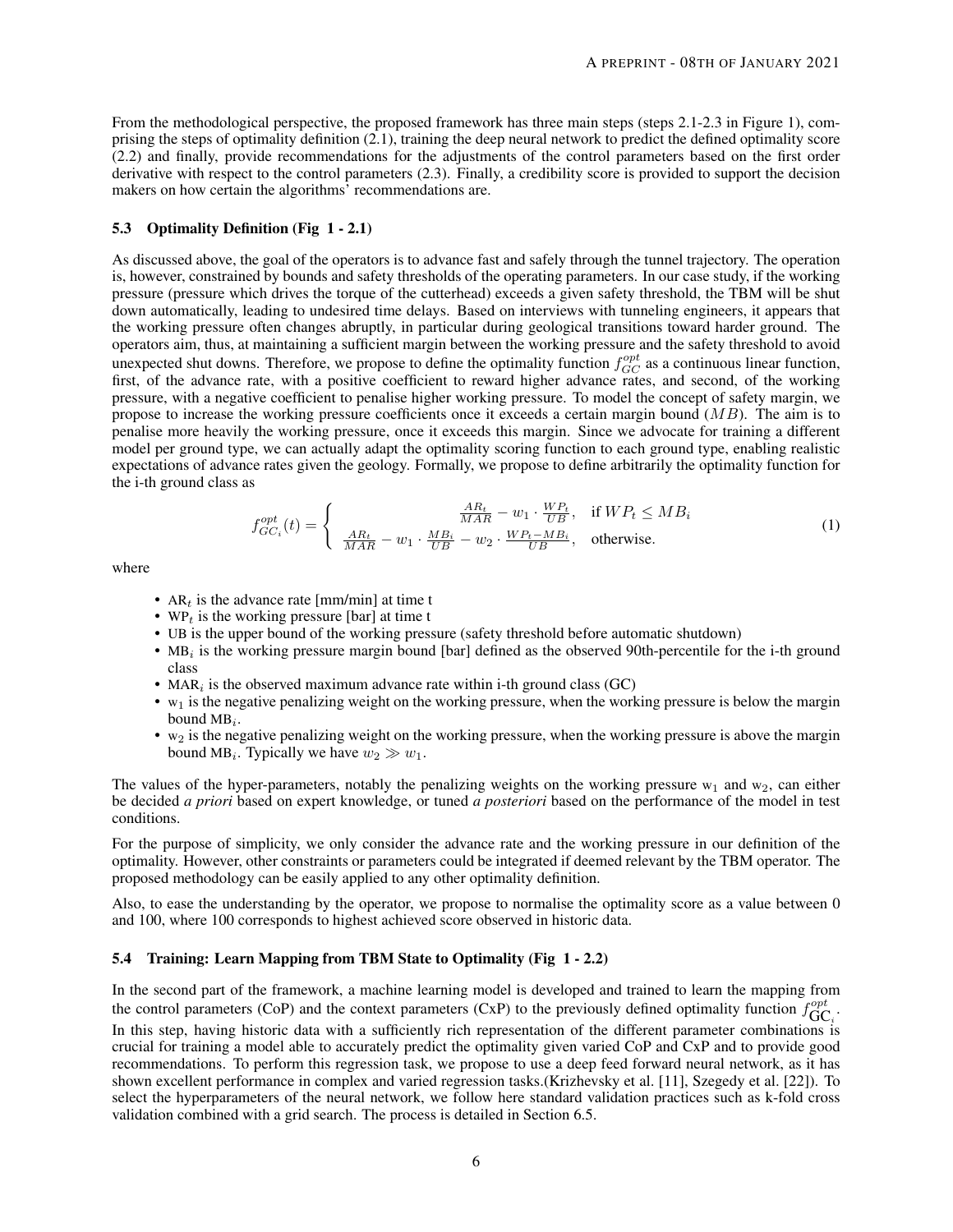#### <span id="page-6-0"></span>5.5 Generating Recommendations and Credibility (Fig [1](#page-2-0) - 2.3)

In the previous section, we proposed to train a machine learning model which, given current control parameters and context parameters, is able to estimate the optimality score. In this step, we propose to compute the first order derivative of the model's output with respect to the control parameters, that is, to compute which modifications of the control parameters current value lead to an increased optimality score. This allows us to recommend in real-time at each consecutive time step one incremental modification of the control parameters toward higher scores of the optimality.

Since the validity of the recommendation highly depends on the quality of the model and, therefore, on its training dataset and its representativeness, we propose, additionally, to compute a credibility measure to quantify the recommendations' trustworthiness. In this work, we propose to rate the recommendation based on the local performance of the model on similar controlled and context parameters in historic data (the nearest neighbours). For each of the  $n$  nearest neighbours, we evaluate the performance of the model with two combined metrics. First, we evaluate the quality of the estimation of the optimality score in the neighbourhood of the current observation to quantify the performance of the learning. To do so, we evaluate the  $\ell_2$ -norm of the difference between the predicted optimality and the true optimality for the j-th nearest neighbours  $(e_1^j)$ . Second, we evaluate the recommendations of the model with similar points from historic data by comparing the recommendations and the actions taken. That is, for the j-th nearest neighbour and the consecutive observation, we compute the  $\ell_2$ -norm of the difference between the computed otpimality gradient and the observed optimality difference  $(e_2^j)$ . To combine these metrics, we first normalise them based on typical values observed in the validation set (using the 5-th and 95-th percentile). We then average the two metrics and compute their complement to 1, such that higher values indicate a higher credibility. Formally, we perform the following operations:

$$
\forall i \in \{1, 2\}, \quad e_{norm,i}^j = clip(\frac{e_i - Q_5^i}{Q_{95}^i - Q_5^i}, 0, 1), \tag{2}
$$

$$
T^{j} = 1 - \frac{e_{norm,1}^{j} + e_{norm,2}}{2},
$$
\n(3)

where  $clip(z, 0, 1)$  is the clipping function in [0, 1].  $Q_{95}^i$  and  $Q_5^i$  are the 95-th and 5-th percentiles of the i-th metric on the validation set.

The final credibility of a recommendation, for the k-th sample, is the Gaussian-weighted mean of the trust values  $T^j$ over its *n* nearest-neighbours set,  $\mathcal{N}(k)$ . That is:

$$
\text{Credibility}_k = \frac{1}{n} \cdot \sum_{j \in \mathcal{N}(k)} w_j^k \cdot T^j,\tag{4}
$$

with

$$
w_j^k = \exp\left(-\frac{\|\mathbf{CxP}_k - \mathbf{CxP}_j\|_2^2}{B^2}\right) \tag{5}
$$

To choose the number of neighbours to consider,  $n$ , we computed in historic data the average distance to the k-th nearest neighbour as a function of k. We found an abrupt change of slope when 15 neighbours are considered and decided therefore to set  $n = 15$ . The Gaussian kernel width parameter B is chosen as the average standard deviation of the distances to the 15 nearest neighbours.

## 6 Case Study

#### 6.1 Project Overview

The rapid increase of renewable energy in the northern part of Germany has led to over capacities, which needed to be reduced by transmitting the excess energy to the southern part of the country. Transmission grids are usually constructed overground and must satisfy many requirements posed by local residents and property owners, which often leads to cumbersome and prolonged procedures. For this reason, the government has decided to support the expansion of the grids underground, making use of the microtunnelling technology to circumvent such problems. One of these projects was completed between 2018 and 2019. The TBM used in this project was designed for pipe jacking. It has a small diameter of about half a meter and is designed for fast and efficient drilling procedures. The TBM was fully equipped with dozens of sensors sampling at 0.1Hz. A total of six micro-tunnels with a length 688 meters each were excavated ([\[1\]](#page-14-2)).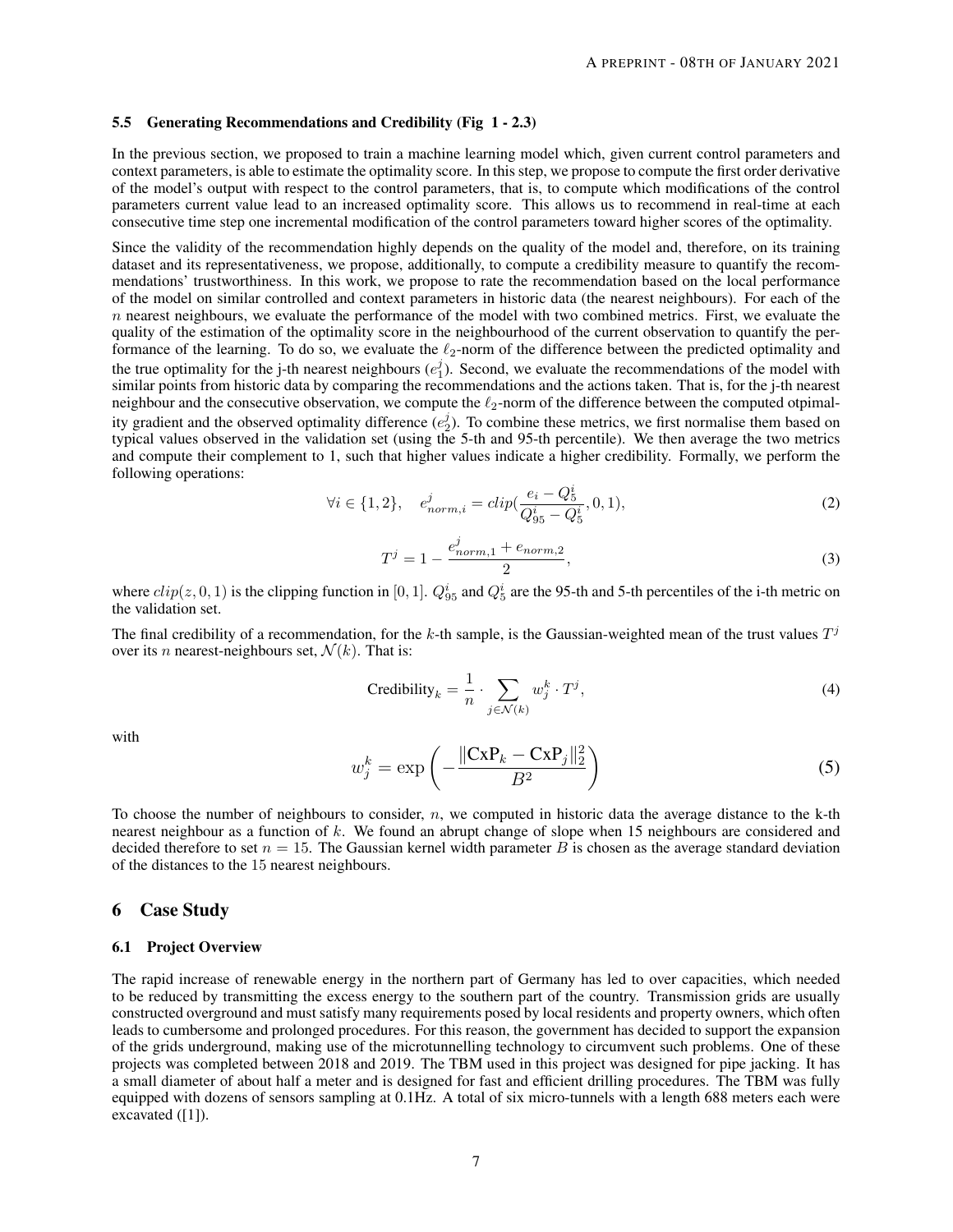<span id="page-7-1"></span>

| <b>Context Parameters</b>                                                                                                                                                                                                                         |
|---------------------------------------------------------------------------------------------------------------------------------------------------------------------------------------------------------------------------------------------------|
| Pressures [bar]                                                                                                                                                                                                                                   |
| Steering cylinder 1 pressure<br>Steering cylinder 2 pressure<br>Steering cylinder 3 pressure<br>Steering cylinder 3 pressure (3-B)<br>Feed line pressure on TBM<br>Feed line pressure on pump<br>Suction line pressure<br>Bentonite pump pressure |
| Flow rates $\lceil m^3/s \rceil$                                                                                                                                                                                                                  |
| Conveyor line flow rate<br>Feed line flow rate<br>Drive line flow rate<br>High pressure nozzle flow rate                                                                                                                                          |
| Other                                                                                                                                                                                                                                             |
| High pressure pump rotational speed [rpm]<br>Bentonite pump rotational speed [rpm]<br>Steering cylinder 1 extension [mm]<br>Steering cylinder 2 extension [mm]<br>Steering cylinder 3 extension [mm]<br>Machine oil temperature [celsius]         |

TBM axial rotation [degrees]

Table 1: A list of all context parameters

#### <span id="page-7-0"></span>6.2 Data Overview and Pre-processing

#### Sensor Data

Although 6 micro-tunnels were excavated, an initial analysis of the data led us to restrict the analysis to two of the micro-tunnels. The other micro-tunnel data were left aside in this pilot study since some had missing geological information and other had different data collection systems. Furthermore, based on discussions with domain experts, 26 relevant parameters were selected for the analysis. As described in Section [4,](#page-3-0) we split the parameters into 3 groups: the 2 operating parameters used to compute the optimality score (advance rate and working pressure), the 5 parameters corresponding to the parameters controlled by the operator (CoP) and 19 context parameters (CxP). The CoP are: the rotational speed of the cutter head  $(CoP_1)$ , often set at its maximum value to achieve full excavation rate; the high pressure water nozzle  $(CoP_2)$ , used to clean the cutting wheel and ensure efficient excavation; the drive line pressure  $(COP<sub>3</sub>)$ , used to control the vacuum created to transport the material rapidly to the separation unit; the jacking frame thrust  $(CoP_4)$ , controlling the load applied at the cutting wheel and the feed pump rotational speed (CoP<sub>5</sub>), controlling the amount of water/slurry used to extract the material into the excavation chamber. In this case study, the true control actions taken by the operator on the CoP were not directly recorded. Therefore, the above CoP are inferred from closely related sensor measurements. We observed that these related measurements had distinct small and large variations, due respectively to noise and operator actions. External causes, such as sensor noise and ground interactions will lead to small fluctuations of the measurements while operator actions will have larger impact on the sensor values. In fact, when looking at the distribution of these fluctuations, one can observe two modes, one for small fluctuations and one for larger fluctuations, with a drop in-between. This drop can be used as a threshold to recover the operators' actions.

The context parameters, CxP, listed in Table [1,](#page-7-1) are a combination of pressure-, temperature-, force-, flow rate- and positional parameters captured by sensors installed across the TBM.

#### Geology Data

Optimal operational parameters depend on the geology surrounding the TBM. Yet, the geological information is hard to obtain for two reasons: first, predicting the surrounding geology from sensor data remains an open research question, second, studies prior to the start of the project only collect scarce samples and contain many uncertainties. In this project, however, geologists could analyse the excavated material and provide *a posteriori* the geology profile over the entire tunnel trajectory. Nevertheless, this profile contains some uncertainties since part of the analysed excavated material is dissolved in the slurry. Based on discussions with domain experts, we decided to consider three geological classes, for which uncertainties were deemed low enough by the experts and for which sufficiently long homogeneous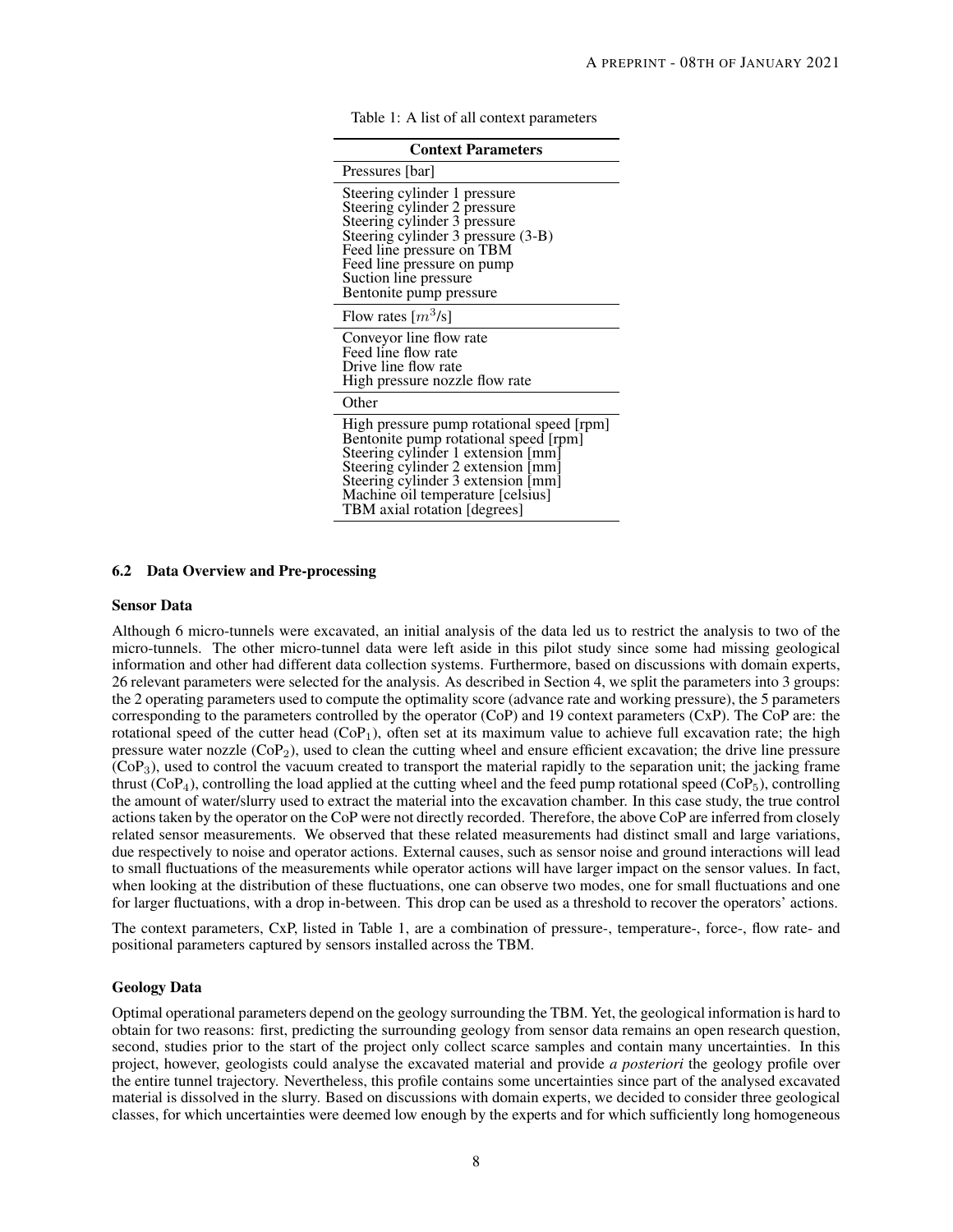sections could be identified. Based on operational data collected in these homogeneous geologic profiles, we trained one independent model for each of the geology classes. In real applications, we expect that the operator is able to know roughly the type of geology in which the TBM is currently operated to choose the right model. The three considered geology classes are:

- GC1: Homogeneous highly weathered schist (soft)
- GC2: Homogeneous moderately weathered schist (firm)
- GC3: Homogeneous slightly weathered schist (hard)

## Data Pre-processing

In order to prepare the dataset for the case study, we performed the following operations on the raw data:

- 1. Data Cleansing
	- (a) Removal of TBM retraction phases (e.g., for TBM cutting wheel maintenance)
	- (b) Removal of sections in which the tunnel length decreases or is constant, due to anomalous measurements or to actions other than the excavation.
	- (c) Removal of unrealistic/erroneous sections (after validation with a field expert), including sections with unrealistic values for the parameters.
	- (d) Removal of start-up and shut-down transient phases of the TBM ([\[24\]](#page-15-17)).
- 2. Smoothing of all parameters with a Gaussian Kernel Smoothing Algorithm with a bandwidth of 30 seconds (3 samples).
- 3. Standardization of all features (removal of their mean and scaling by their standard deviation)

#### 6.3 Optimality Assessment

The parameters determining the proposed optimality function as defined in Section [5.3](#page-5-0) are given by

- the slope parameters  $w_1 = 0.8$  and  $w_2 = 3.0$ ,
- the margin bound on the working pressure for each ground class with 114 bar for GC1, 124 bar for GC2 and 126 bar for GC3.

# 6.4 Baseline Model (Nearest Neighbors)

To evaluate the benefits of our approach, we propose to compare the developed framework to a simpler approach: finding in historic observations points with similar context parameters (CxP) but higher optimality score and using their control parameters (CoP) as recommendation. The idea for this approach is based on the concept that if two observations have similar CxP, but one of the observations has a higher optimality score, the differences can likely be explained by better CoP.

For this baseline, we use a nearest neighbor algorithm (Cover and Hart [\[5\]](#page-15-18),Chen and Shah [\[4\]](#page-14-3)). Similarly as described above, we set the numbers of considered neighbours to 15, and propose to recommend for the  $k$ -th sample, the Gaussian-weighed average of the CoP of its neighbour set,  $\mathcal{N}(k)$ . Formally this is computed as:

$$
\mathbf{R}_k^{nn} = \frac{1}{n} \cdot \sum_{j \in \mathcal{N}(k)} w_j^k \cdot (\mathbf{C} \mathbf{O} \mathbf{P}_j - \mathbf{C} \mathbf{O} \mathbf{P}_k) \tag{6}
$$

#### <span id="page-8-0"></span>6.5 Gradient-Based Recommendations

The neural networks (*cf.* Section [5.5\)](#page-6-0) used in this study to learn the relationships between CxP, CoP, and the optimality score were designed in the following way. We performed a grid search on the neural network for the first ground class GC1 with the following parameter ranges: the number of layers (from 2 to 4), the number of neurons (from 30 to 1000 in steps of 10), the dropout rate (from 0 to 0.3 in steps of 0.1) and the learning rate (from  $10^{-4}$  to  $10^{-1}$  in steps of factor 10). We observed that training the network over 200 epochs led to the convergence of the training. Using 10-fold validation, we found that the architecture summarised in Table [2](#page-9-0) minimises the  $\ell_2$ -norm of the difference between the estimated and the ground truth optimality score. This architecture was subsequently used for all neural networks in this work. For illustration purposes, examples of learned versus ground truth optimality scores for each ground class are shown in Figure [2.](#page-9-1)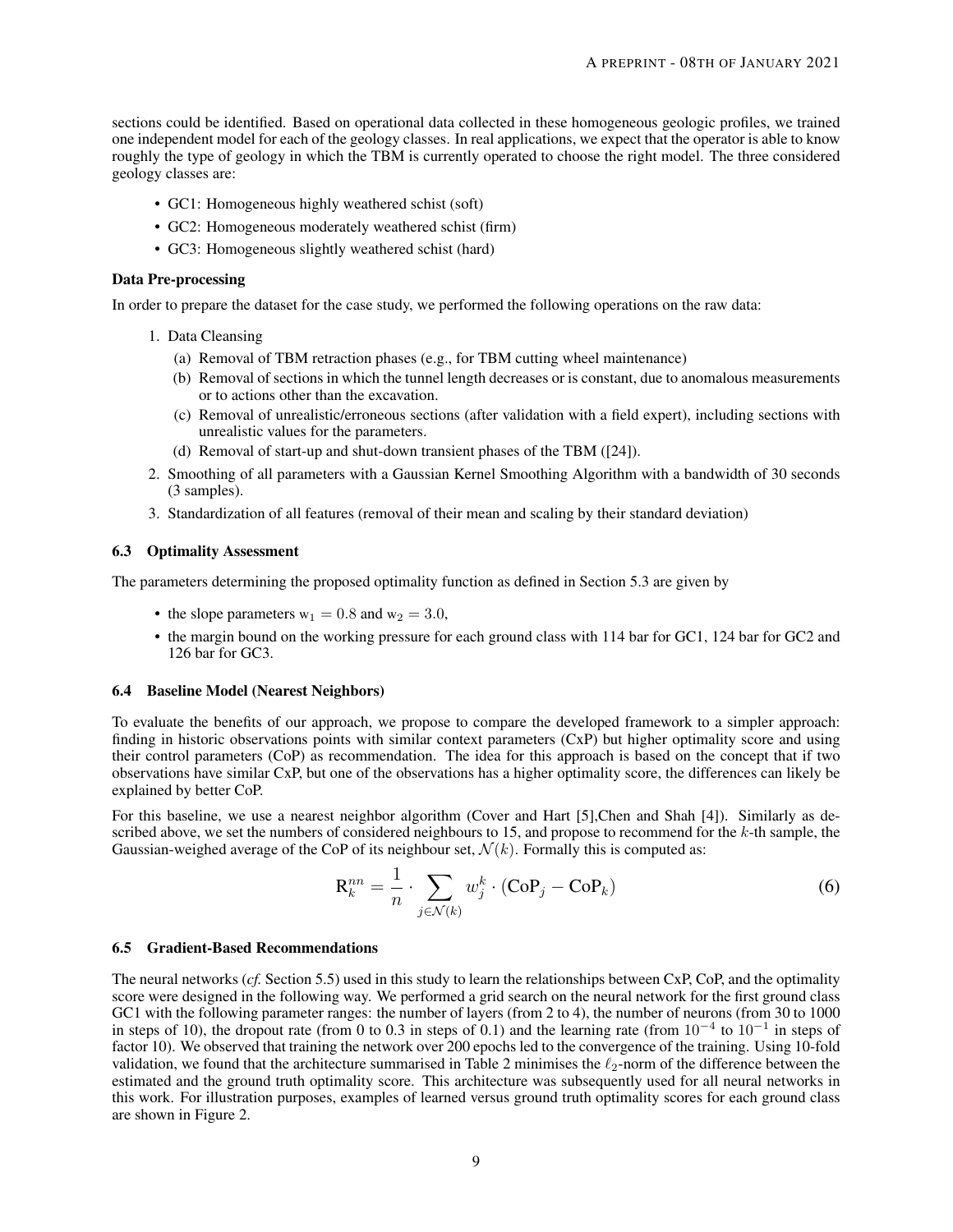| <b>Parameters of the FNN</b>                                                                                                                            |  |  |  |  |  |  |  |
|---------------------------------------------------------------------------------------------------------------------------------------------------------|--|--|--|--|--|--|--|
| Architecture                                                                                                                                            |  |  |  |  |  |  |  |
| Number of layers : 4<br>Number of neurons in layer [1-3]: 50<br>Number of neurons in last layer: 1<br>Dropout rate: 0.2<br>Activation function: sigmoid |  |  |  |  |  |  |  |
| Optimizer                                                                                                                                               |  |  |  |  |  |  |  |
| Adam<br>Learning rate: 0.01<br>Decay rate: 0.9<br>Loss: $1.2$                                                                                           |  |  |  |  |  |  |  |
| Additional                                                                                                                                              |  |  |  |  |  |  |  |
| Number of epochs: 200<br>Batch size: 200                                                                                                                |  |  |  |  |  |  |  |

<span id="page-9-0"></span>Table 2: Hyper-parameters for the applied feed forward neural network



<span id="page-9-1"></span>Figure 2: Predicted vs. true optimality for (a)  $GC<sub>1</sub>$ , (b)  $GC<sub>2</sub>$  and (c)  $GC<sub>3</sub>$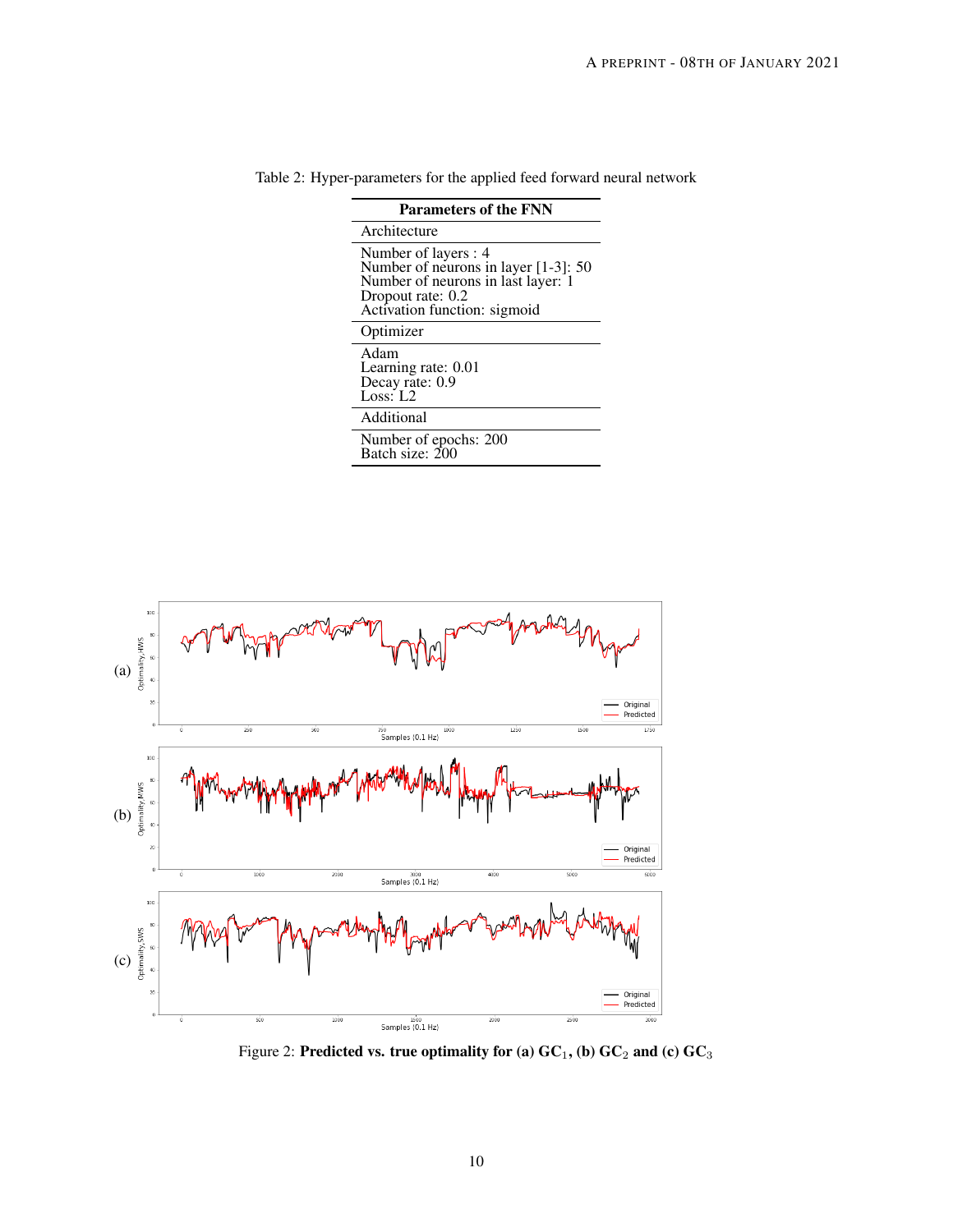#### 6.6 Validation Methods

The validation of a recommendation framework in a non-reproducible environment is always challenging if a simulation environment is not available. Indeed, one cannot bore the same tunnel more than once to test different scenarios and the effect of different CoP combinations.

The validation of the proposed framework under real conditions will require that the system is applied in real time to evaluate the operators' actions and to perform a statistical analysis on the overall performance of several operators with and without recommendations (under similar operating conditions).

Since such large-scale experiments are difficult to implement, we propose a surrogate validation method. In our case, only historic data are available for validation and due to the multi-dimensionality of the CoP, different actions might lead to similar effects on the optimality score. A difference between an operator's action and a recommendation cannot be used to invalidate the recommendation. Thus, we propose to evaluate instead the cases where the operators' actions and the recommendations agree. For each CoP, we compute the ratio of cases where the change in optimality score predicted by our model matches the observations. We compute these ratios in two ways. First, we compute this ratio on historic data. This is a reliable indicator but hard to estimate since often, the operator actions and the recommendations do not match. We denote this ratio as "Synchronised Validation". Second, to account for the few cases where both the operators' actions and the recommendations match, we propose to find other similar samples in historic data to compare with. Within the samples with similar Context Parameters, identified with the nearest neighbours model, we compare to the sample with the most similar CoP and a different optimality score. We denote this score as "Contextual Validation". This second approach also allows us to consider control parameters from other operators during other parts of the project as reference points. Both methods to compute the validation indicators are described in Algorithm [1.](#page-10-0)

Algorithm 1 Validation

<span id="page-10-0"></span>**Input:**  $\text{CoP}_i, \text{CxP}_i, \forall i \in [1..5]$ <br>
1:  $\text{VolSV} \leftarrow 0$   $\text{NumSV} \leftarrow$ 1:  $ValSV_i \leftarrow 0, NumSV_i \leftarrow 0 \quad \forall i \in [1, 5]$ 2:  $ValCV_i \leftarrow 0, NumCV_i \leftarrow 0 \quad \forall i \in [1, 5]$ 3: for all  $t$  timestep available do 4:  $\mathbf{GC}_t \leftarrow \text{ground class of sample } t$ 5:  $\widehat{\text{Cop}}^{t+1} = Recommendation(\text{CxP}^t, \text{CoP}^t, \text{GC}_t)$ 6: **for**  $i \in [\![1, 5]\!]$  **do** 7: **if**  $sign(\widehat{\mathrm{CoP}}_i^{t+1}) = sign(\mathrm{CoP}_i^{t+1})$  then 8:  $NumSV_i += 1$ 9: **if**  $sign(f_{\text{GC}_{t}}^{opt}(t+1)) == +1$  **then** 10:  $ValSV_i += 1$ 11: 12:  $N_t \leftarrow$  15-closest neighbour set of  $CxP^t$  $13:$  $\mathcal{C} \leftarrow \operatorname{Argmin}_{\hat{t} \in \mathcal{N}_{\star}} \|\widehat{\text{CoP}}^{\hat{t}} - \text{CoP}^{\hat{t}}\|_2$  $\hat{t} \in \mathcal{N}_t$ 14: **for**  $i \in [1, 5]$  **do**<br>15: **if** sign( $\widehat{\text{CoF}}$ 15: **if**  $sign(\widehat{COP}_i^{t+1}) = sign(COP_i^{t'})$  then 15:  $\mathbf{n} \, \text{sign}(\text{Cor}_i) = \text{sign}(\text{Cor}_i)$ <br>  $\text{NumCV}_i + 1 = 1$ 17: **if**  $sign(f_{GC_t}^{opt}(t')) == +1$  then 18:  $Val\ddot{CV}_i += 1$ 19:  $SV_i \leftarrow ValSV_i / NumSV_i \quad \forall i \in [\![1..5]\!]$ <br>20:  $CV_i \leftarrow ValCV_i / NumCV_i \quad \forall i \in [\![1..5]\!]$ 20:  $CV_i \leftarrow ValCV_i / NumCV_i \quad \forall i \in [\![1..5]\!]$ <br>21:  $SV = \text{Avg SV}$ 21:  $SV = \text{Avg } SV_i$  $i \in \llbracket 1, 5 \rrbracket$ 22:  $CV = Avg CV_i$  $i \in \llbracket 1, 5 \rrbracket$ 

# 7 Results

Both validation scores, for the proposed gradient-based (GB) recommendations and the applied nearest-neighbour baseline (NN) are presented per CoP and per Ground Class in Table [3.](#page-11-0)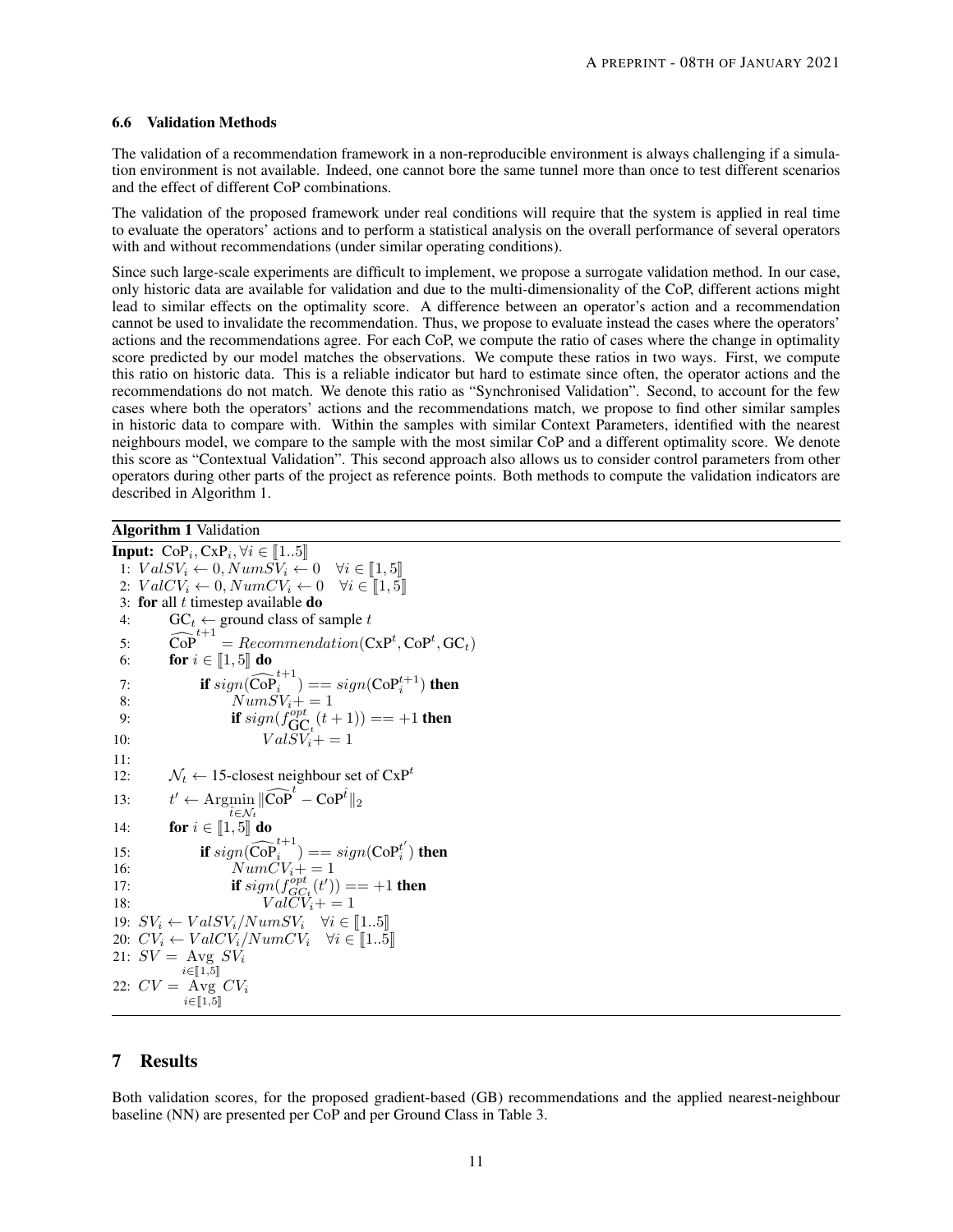| for both proposed validation indicators (Synchronized and Contextual). The averages are also reported. |                                 |                               |                |                |                                            |                                                                                                                 |                              |         |                  |                                                                                |  |
|--------------------------------------------------------------------------------------------------------|---------------------------------|-------------------------------|----------------|----------------|--------------------------------------------|-----------------------------------------------------------------------------------------------------------------|------------------------------|---------|------------------|--------------------------------------------------------------------------------|--|
| <b>Synchronized Validation</b>                                                                         |                                 |                               |                |                |                                            |                                                                                                                 | <b>Contextual Validation</b> |         |                  |                                                                                |  |
| <b>GC</b>                                                                                              | CoP <sub>1</sub>                | CoP <sub>2</sub>              | $CoP_3$        |                | $CoP_4$ $CoP_5$   $Avg$    $CoP_1$ $CoP_2$ |                                                                                                                 |                              | $CoP_3$ | CoP <sub>4</sub> | $CoP_5$  <br>Avq                                                               |  |
|                                                                                                        |                                 |                               |                |                |                                            |                                                                                                                 |                              |         |                  | NN GB NN GB NN GB NN GB NN GB   NN GB    NN GB NN GB NN GB NN GB NN GB   NN GB |  |
| GC <sub>1</sub><br>$GC3-$                                                                              | 58 80<br>$GC2$   63 80<br>73 85 | 56 51 72 50<br>51 50<br>52 51 | 48 51<br>53 48 | 60 68<br>50 73 | 59 67 57 62                                | 63 59   62 62    43 55 40 62 52 63 61 57<br>55 59   54 63    50 54 54 48 54 51 53 49<br>59 62 51 44 28 42 60 43 |                              |         | 58 43            | 53 75  <br>50 63<br>45 52  <br>51 51<br>53 43<br>50 43                         |  |
|                                                                                                        | Avg   65 82                     | 53 51                         | 58 50          | 56 69          |                                            | 58 60   58 62    48 51 41 51 55 52 57 50                                                                        |                              |         |                  | 50 52<br>50 57                                                                 |  |

<span id="page-11-0"></span>Table 3: Validation Scores: For the two models, Nearest Neighbours (NN) and Gradient-based (GB), the achieved score on the validation set for each control parameter ( $COP_i$  in columns), for each geological class (GC<sub>i</sub> in rows) and for both proposed validation indicators (Synchronized and Contextual). The averages are also reported.



Figure 3: Distributions of the Credibility Scores computed for the three geology ground classes ( $GC<sub>1</sub> - GC<sub>3</sub>$ )



# <span id="page-11-2"></span>Computed Gradients over Time for GC1

<span id="page-11-1"></span>Figure 4: Gradients over Time for GC1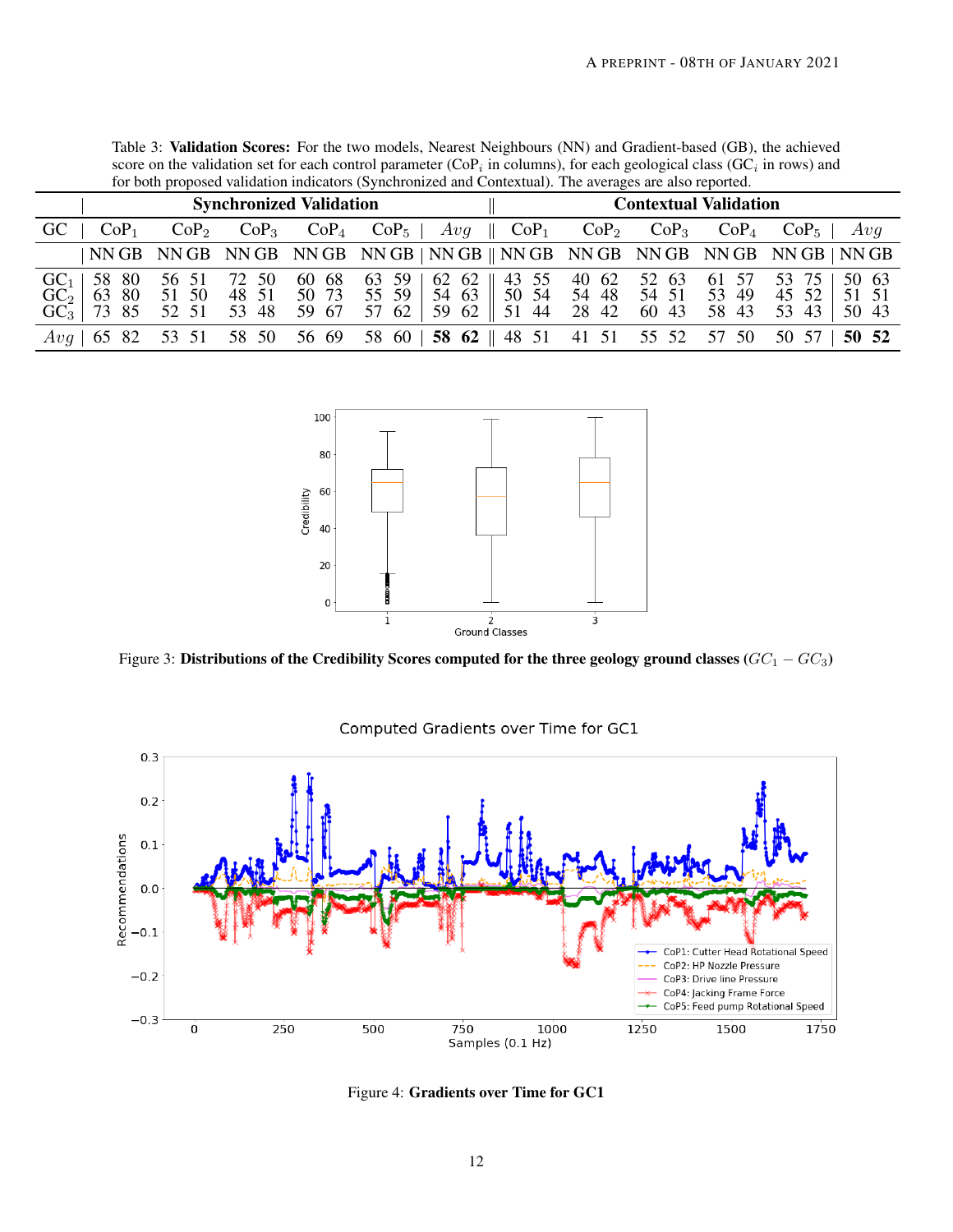Overall, the gradient-based model achieves higher agreement with historic observations, demonstrating the value of the proposed framework.

The "Contextual Validation" (CV) scores are lower on average compared to the "Synchronised Validation" (SV). This can have two explanations. First, it can be that some contextual information is not captured by any sensors. This could lead to an hidden discrepancy between neighbouring points. Second, it could also be explained by a lack of sufficiently similar samples in the dataset.

The Synchronised Validation scores in Table [3](#page-11-0) are fluctuating less for the NN model than for the GB model: the ranges are 58-63 versus 50-80, 48-63 vs. 50-80 and 52-73 vs. 51-85 for  $GC_1$ ,  $GC_2$  and  $GC_3$  respectively. This is expected since the NN model inherently reproduces historic operators actions over all parameters. However, a discussion with the experts validated that the recommendation of the gradient model are very consistent with operators' knowledge on the system. In particular, the gradient model achieves much higher scores for  $\text{CoP}_1$  and  $\text{CoP}_4$ , which are coincidentally the two parameters for which the model computes the highest gradients as illustrated in Figure [4.](#page-11-1) The gradient for  $CoP<sub>1</sub>$  is mostly positive (the model advises to increase the cutter head rotational speed), which corresponds to the expert feedback that this parameter is the one that operators attempt to maximise. In fact, since thresholds for CoP were not included in the current model, part of the cases where the recommendation and the observations do not agree could be explained by cases where this parameter is already at its maximum setting. In Fig. [4,](#page-11-1) the gradient for  $\text{COP}_4$  is mostly negative, meaning that the model mostly advises for a decrease of the jacking frame force. This is an interesting insight since higher force should, according to the experts, help with the boring. However, a local change of geology might affect the working pressure in a dangerous way if the jacking frame force is too high. Therefore, the model may be minimising this risk, in particular since we designed our optimality score such as to strongly discourage high working pressure.

For the remaining parameters,  $\text{CoP}_2$  has mostly a positive gradient in Fig. [4,](#page-11-1) that is, the model advises most of the time to increase the nozzle pressure. The experts validated this recommendation since it cleans the head from sticking residuals that lower the excavation capacity.  $CoP<sub>5</sub>$  has mostly a negative gradient in Fig. [4,](#page-11-1) so the model frequently advises to decrease the feed pump that carries the water into the excavation chamber. According to experts, too much water can increase the difficulty of excavation and lead to lower advance rates. Last, the drive line pressure has a very low gradient magnitude on average. Since the drive line controls the transport of the excavation material to the separation unit, experts say that the setting of this parameter mostly depends on the distance between the head of the TBM and the separation unit and is independent of the advance rate and of the working pressure. A gradient close to zero confirms this observation in Figure [4.](#page-11-1)

These experts' insights, both on the sign and on the magnitude of the gradients confirm the relevance of the recommendations. The magnitude of the gradient can also be interpreted as a measure as to which CoP change would lead to the highest optimality score improvement.

Figure [3](#page-11-2) presents the distribution of the computed "credibility" scores over the three ground classes.  $GC<sub>1</sub>$  has the highest median and lowest inter-quartile range which can be explained by a better learning of the optimality function in the neighbourhood of each sample, and by a denser sample distribution. This is in line with the overall best results achieved by both models on  $GC<sub>1</sub>$ , in particular for the nearest neighbour baseline.

# 8 Discussion

## 8.1 Data Scarcity

Similarly to any real project, accessing a sufficiently large number of samples for training, validation and testing is of primary importance for the proposed framework. In this project, if the original dataset contained 0.1Hz data for six drives or around 1 million samples. We could only use data from two of the micro-tunnels, that is from 275 000 samples. The other micro-tunnels had large missing gaps, inadequacies within the drilling process or nonavailability of the detailed geology profile. For these two micro-tunnels, after the data pre-processing around 70 000 samples are left, and once we extracted the three homogeneous geologies we are left with around 5 000 samples per section. Last, for the validation set, we could only use samples with control parameter changes (to compare them to the recommendation of the proposed framework). All of these applied constraints for the selection, left only around 2 000 samples per homogeneous geology (around 0.6%). We believe that with more data, the gradient approach will improve further and with the systematization of data collection during operation and with the identification of the most important parameters, the issue of the availability of representative training data should be mitigated in the future.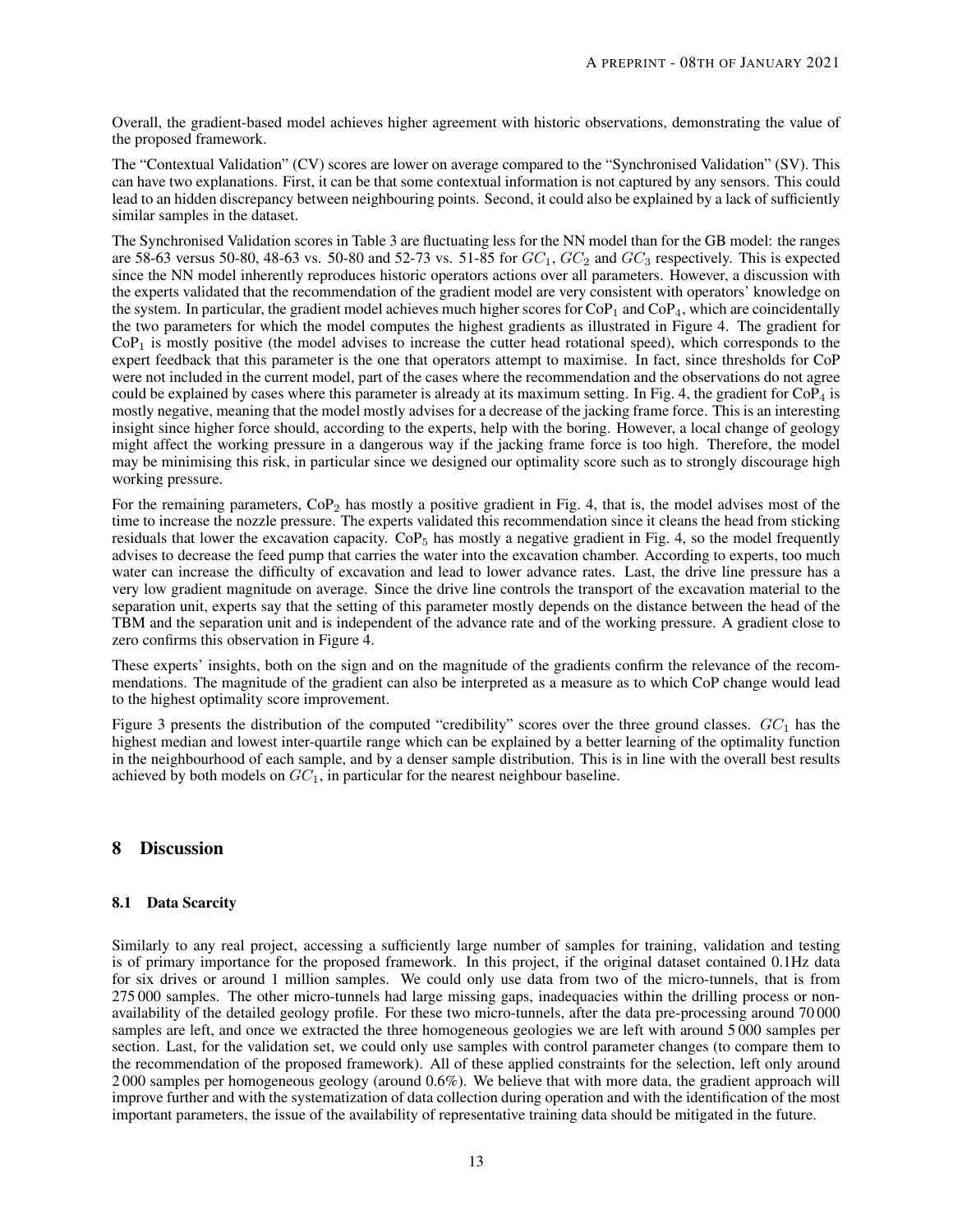<span id="page-13-0"></span>

Figure 5: Frequency of the number of simultaneously adjusted control parameters by the operators over all three ground classes for both selected micro-tunnels.

# 8.2 Optimality Definition

In this project, the definition of the optimality score was designed in a simple way to favor high but safe tunnel boring speeds. The proposed function can be tuned to improve the model recommendations. For example, if the model recommendations are too conservative (or respectively not sufficiently conservative) regarding the working pressure, one could lower (resp. increase) the penalizing weights  $w_1$  and  $w_2$  that have a direct effect on the optimality score. More generally, the same framework could be used with much more complex optimality functions. Such more complex optimality functions could include for example financial factors, component degradation or slurry density increase. Before each new each project, the most relevant optimality function for that specific project respecting the needs of the operators can be designed and the model retrained based on historic data.

## 8.3 Unavailable Operator Actions

In this project, we could not access the operator true actions and had to reconstruct them from related measured parameters as explained in Section [6.2.](#page-7-0) This uncertainty on the true operator actions can propagate to the trained model and to our validation methods. Thereby, it could lower the validation scores. In future projects, we recommend to record operator actions as well as measured parameters to reduce these uncertainties.

## 8.4 Validation Biases

The proposed validation methodology evaluates the recommendations on each parameter independently. This is partly motivated by the gradient approach which computes the partial derivative of the optimality score with respect to each control parameter, that is, assuming that other parameters remain constant. Yet, since the CoP are a multi-dimensional space, their combined actions could be considered together. In practice, we observe that the operators are hardly ever changing the control parameters, and when they do, very few parameters are adjusted at the same time, as illustrated in Figure [5.](#page-13-0) In 55% of the cases, the operators only adjust one CoP. Without a much larger dataset, it would be highly improbable to find validation points for which the 5 CoP were changed simultaneously in a similar way to the recommendations, given similar CxP. This gap between the model interpretation of the control parameters as a multidimensional space and the observations that only few dimensions are changed at the same time could also explain lower validation computed on historic data.

## 8.5 Credibility Measure

The limitations due to data scarcity and validation bias are captured, to some extend, by the credibility score proposed within this framework. The relatively low observed credibility measures can be linked to the difficulty to find sufficiently representative neighbours for most samples. This lack of relevant neighbours affects the credibility score twice. First, since few data points are available, the model performance in predicting the optimality score will be lower. Second, the credibility score is weighted down by the distance to the neighbours. This score, therefore, plays its role of indicating to which extend the current recommendation is supported by historic data. We expect the overall credibility score to increase as more and more data become available and as the model also learns the optimality score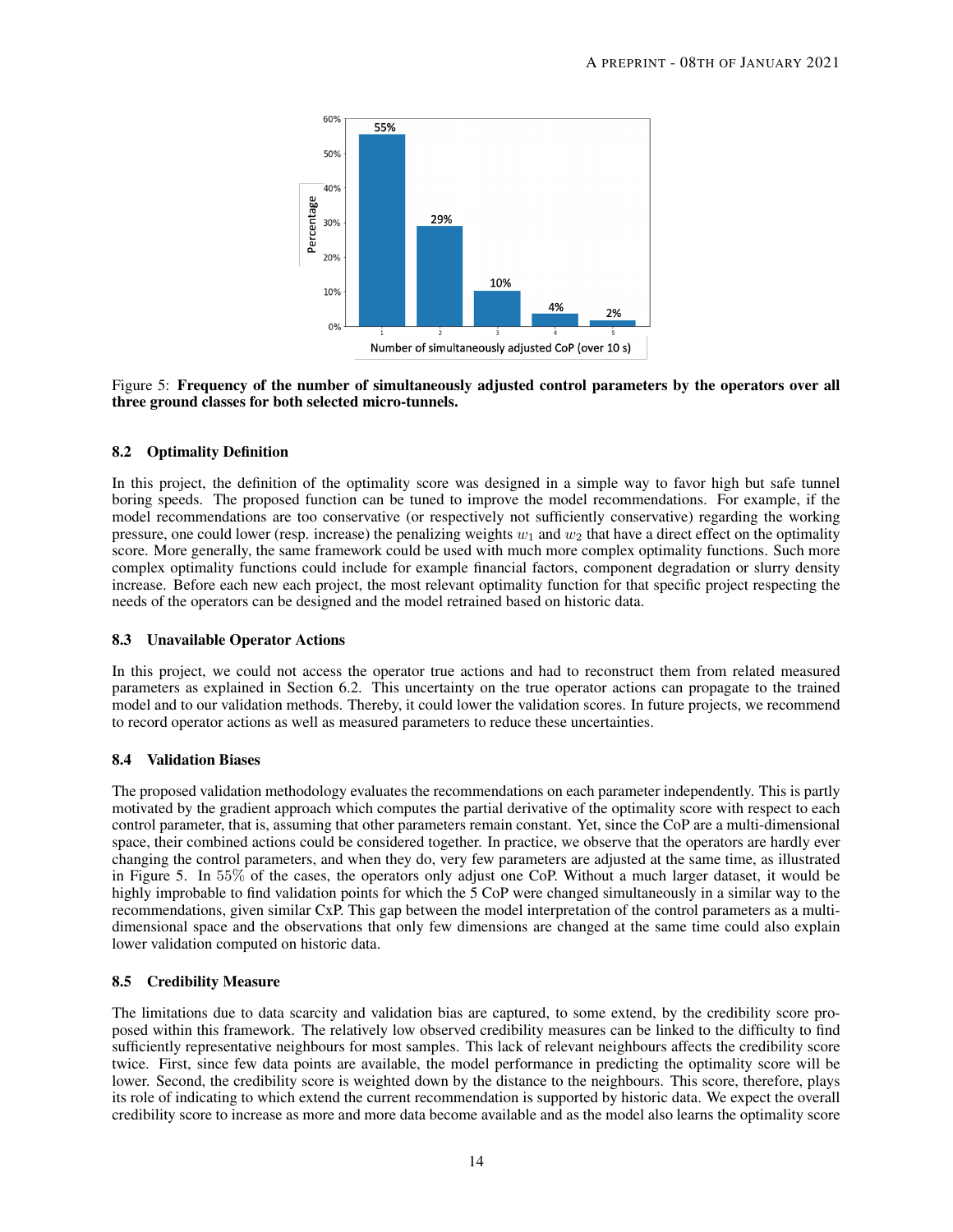better. Yet, if new conditions are encountered, the credibility will drop, letting the operator know that he or she should proceed with caution.

## 8.6 Computational Complexity

As the amount of available representative data increases, we expect the models to perform better. Yet, this will also affect the computational requirements. The nearest neighbour algorithm complexity at testing time is  $O(k \log n)$ where k is the number of neighbours and n the number of samples [\[15\]](#page-15-19). The complexity of the gradient model at testing time is  $\mathcal{O}(1)$  and is, therefore, expected to scale without any problem to much larger datasets and be more suitable for real-time applications. The credibility measure also relies on the nearest-neighbour algorithm and scales as  $\mathcal{O}(k \log n)$ . Yet, as discussed above, we expect that when the dataset becomes sufficiently large, this measure would not be needed anymore. For example, on a normal 3-years old laptop, the Nearest Neighbours model computational time increases from 8.7 to 97.2 seconds when the number of samples increases from 1700 to 5800 in the dataset, while the Gradient-based model's time increases only from 2.60 to 2.85 seconds.

# 9 Conclusion

In this work, we proposed a complete framework for the development of a decision support system for advising TBM operators on how to adjust control parameters in response to rapidly changing conditions. This framework uses the information encoded in sensor data to support the machine operator's control actions directly during the drilling procedure. Thus, it complements existing work to quantify and understand sources of uncertainties and to improve risk management in tunnel construction projects. The proposed framework relies on the definition of an optimality scoring function, which can be designed with expert knowledge as a multi-objective function, such as in our case study, maximising the advance rate while minimising the working pressure. With the defined optimality scoring function, the framework learns from historic data a mapping between environmental conditions, control parameters and the optimality score. It then recommends how to adjust control parameters in order to improve on the optimality score. We proposed in addition a credibility score which analyses the performance of the model on historic data in the neighbourhood of the current conditions. Although the validation of recommendation systems with historic data is challenging, we proposed to evaluate two different matching scores, whose results show consistency between recommendations of the proposed framework and historic data. The recommendations could also be validated and explained by experts, showing high potential for the proposed framework.

Further improvements are to be expected as data will be more and more consistently collected across projects, types of TBM, operators and geological conditions. This could lead to further validation of the framework before its implementation in real conditions. The future development of the framework would greatly benefit from more explorative actions from the operators, which could be encouraged by such recommendation systems. The proposed framework can be implemented in a continuous learning scheme, as data are collected in real time. The natural next step, once a sufficiently robust system will be running and sufficient representative samples are collected, would be to develop the framework further to a reinforcement learning framework. Such approaches are left for future work.

# 10 Acknowledgement

The authors would like to express their gratitude to Herrenknecht AG, Schwanau, Germany, for providing the data and supporting the project with their domain expertise. This work was supported by the Swiss National Science Foundation (SNSF) Grant no. PP00P2-176878.

# **References**

- <span id="page-14-2"></span>[1] Herrenknecht: E-Power Pipe Introduction, 2019. URL [https://www.herrenknecht.com/de/](https://www.herrenknecht.com/de/pressematerial-e-power-pipe/) [pressematerial-e-power-pipe/](https://www.herrenknecht.com/de/pressematerial-e-power-pipe/).
- <span id="page-14-1"></span>[2] B. D. Argall, S. Chernova, M. Veloso, and B. Browning. A survey of robot learning from demonstration. *Robotics and autonomous systems*, 57(5):469–483, 2009.
- <span id="page-14-0"></span>[3] S. Chandrasekaran and S. K. Govindarajan. Optimization of rate of penetration with real time measurements using machine learning and meta-heuristic algorithm. *International Journal of Scientific and Technology Research*, 8:1427–1432, 10 2019.
- <span id="page-14-3"></span>[4] G. Chen and D. Shah. Explaining the success of nearest neighbor methods in prediction. *Foundations and Trends® in Machine Learning*, 10:337–588, 01 2018. doi: 10.1561/2200000064.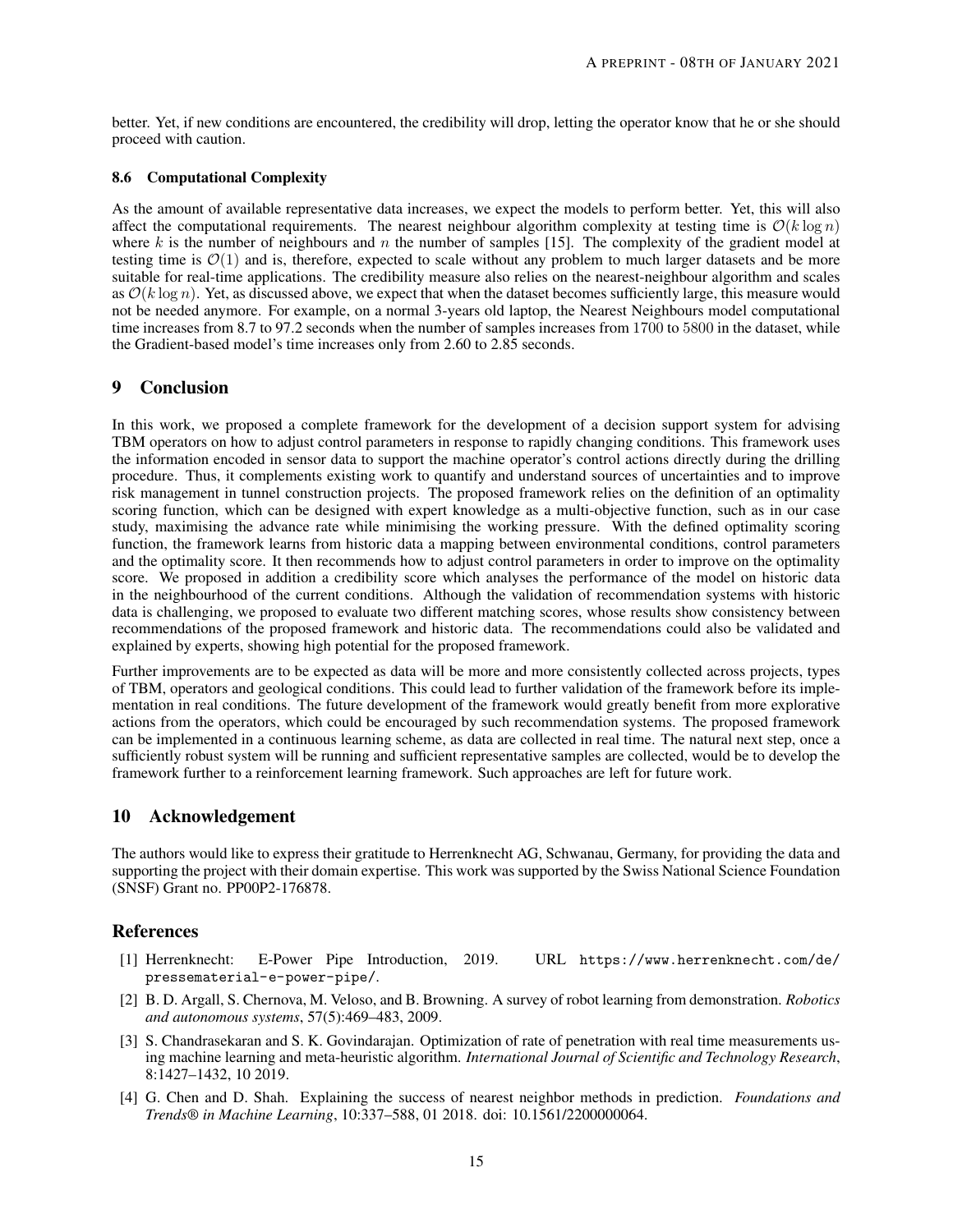- <span id="page-15-18"></span>[5] T. Cover and P. Hart. Nearest neighbor pattern classification. *IEEE Transactions on Information Theory*, 13: 21–27, 01 1967.
- <span id="page-15-1"></span>[6] H. Einstein. Decision aids for tunneling: Update. *Transportation Research Record*, 1892:199–207, 01 2004. doi: 10.3141/1892-21.
- <span id="page-15-11"></span>[7] H. Einstein, M. A. Kaabi, H. Chan, A. Costa, J.-P. Dudt, C. Haas, C. Indermitte, K. Karam, C. Kollarou, C. Marzer, et al. Risk determination for tunnels and other networked infrastructure. In *Geo-Risk 2017*, pages 346–367. 06 2017. doi: 10.1061/9780784480724.032.
- <span id="page-15-0"></span>[8] H. H. Einstein, C. Indermitte, J. Sinfield, F. P. Descoeudres, and J. P. Dudt. Decision aids for tunneling. *Transportation Research Record*, 1998. ISSN 03611981. doi: 10.1061/9780784415139.ch07.
- <span id="page-15-2"></span>[9] C. Haas and H. H. Einstein. Updating the decision aids for tunneling. *Journal of construction engineering and management*, 128(1):40–48, 2002.
- <span id="page-15-10"></span>[10] W. Jiang, R. Samuel, et al. Optimization of rate of penetration in a convoluted drilling framework using ant colony optimization. In *IADC/SPE Drilling Conference and Exhibition*. Society of Petroleum Engineers, 2016. doi: 10.2118/178847-MS.
- <span id="page-15-15"></span>[11] A. Krizhevsky, I. Sutskever, and G. E. Hinton. Imagenet classification with deep convolutional neural networks. In F. Pereira, C. J. C. Burges, L. Bottou, and K. Q. Weinberger, editors, *Advances in Neural Information Processing Systems 25*, pages 1097–1105. Curran Associates, Inc., 2012. URL [http://papers.nips.cc/paper/](http://papers.nips.cc/paper/4824-imagenet-classification-with-deep-convolutional-neural-networks.pdf) [4824-imagenet-classification-with-deep-convolutional-neural-networks.pdf](http://papers.nips.cc/paper/4824-imagenet-classification-with-deep-convolutional-neural-networks.pdf).
- <span id="page-15-12"></span>[12] R. Mikaeil, S. Shaffiee Haghshenas, and Z. Sedaghati. Geotechnical risk evaluation of tunneling projects using optimization techniques (case study: the second part of emamzade hashem tunnel). *Natural Hazards*, 07 2019. doi: 10.1007/s11069-019-03688-z.
- <span id="page-15-3"></span>[13] S. Min and H. Einstein. Resource scheduling and planning for tunneling with a new resource model of the decision aids for tunneling (dat). *Tunnelling and Underground Space Technology*, 51:212–225, 01 2016. doi: 10.1016/j.tust.2015.10.038.
- <span id="page-15-6"></span>[14] M. Mooney, B. Walter, J. Steele, D. Cano, G. Davidson, A. Howard, L. Jacobs, R. Pintabona, and B. Zernich. Influence of geological conditions on measured tbm vibration frequency. In *Society for Mining, Metallurgy & Exploration*, pages 32–41, 2014. ISBN 9780873354004.
- <span id="page-15-19"></span>[15] A. Moore. An introductory tutorial on kd-trees. Technical Report Technical Report No. 209, Computer Laboratory, University of Cambridge, Carnegie Mellon University, Pittsburgh, PA, January 1991.
- <span id="page-15-4"></span>[16] Y. Moret and H. H. Einstein. Construction cost and duration uncertainty model: application to high-speed rail line project. *Journal of Construction Engineering and Management*, 142(10):05016010, 2016.
- <span id="page-15-14"></span>[17] M. Pawlowsky. *Geology change detection in mechanized tunneling using machine learning*. Master's thesis, Swiss Federal Institute of Technology, 2019.
- <span id="page-15-7"></span>[18] G. S. Payette, D. Pais, B. Spivey, L. Wang, J. R. Bailey, P. Pastusek, M. Owens, et al. Mitigating drilling dysfunction using a drilling advisory system: results from recent field applications. In *International Petroleum Technology Conference*, pages 1–23. International Petroleum Technology Conference, 2015.
- <span id="page-15-8"></span>[19] D. Sanderson, G. Payette, B. Spivey, J. Bailey, R. Kong, and A. Eddy. Field application of a real-time well-site drilling advisory system in the permian basin. In *Proceedings of the 5th Unconventional Resources Technology Conference 2017*, 01 2017. doi: 10.15530/urtec-2017-2670861.
- <span id="page-15-9"></span>[20] R. Self, A. Atashnezhad, and G. Hareland. Reducing drilling cost by finding optimal operational parameters using particle swarm algorithm. *SPE Deepwater Drilling & Completions Conference held in Galveston, Texas, USA, 14–15 September 2016*, 08 2016.
- <span id="page-15-5"></span>[21] R. L. Sousa and H. H. Einstein. Risk analysis during tunnel construction using Bayesian Networks: Porto Metro case study. *Tunnelling and Underground Space Technology*, 2012. ISSN 08867798. doi: 10.1016/j.tust.2011.07. 003.
- <span id="page-15-16"></span>[22] C. Szegedy, W. Liu, Y. Jia, P. Sermanet, S. Reed, D. Anguelov, D. Erhan, V. Vanhoucke, and A. Rabinovich. Going deeper with convolutions, 2014.
- <span id="page-15-13"></span>[23] F. Wang, H. Li, C. Dong, and L. Ding. Knowledge representation using non-parametric bayesian networks for tunneling risk analysis. *Reliability Engineering & System Safety*, 191:106529, 06 2019. doi: 10.1016/j.ress. 2019.106529.
- <span id="page-15-17"></span>[24] Q. Zhang, Z. Liu, and J. Tan. Prediction of geological conditions for a tunnel boring machine using big operational data. *Automation in Construction*, 2019. ISSN 09265805. doi: 10.1016/j.autcon.2018.12.022.